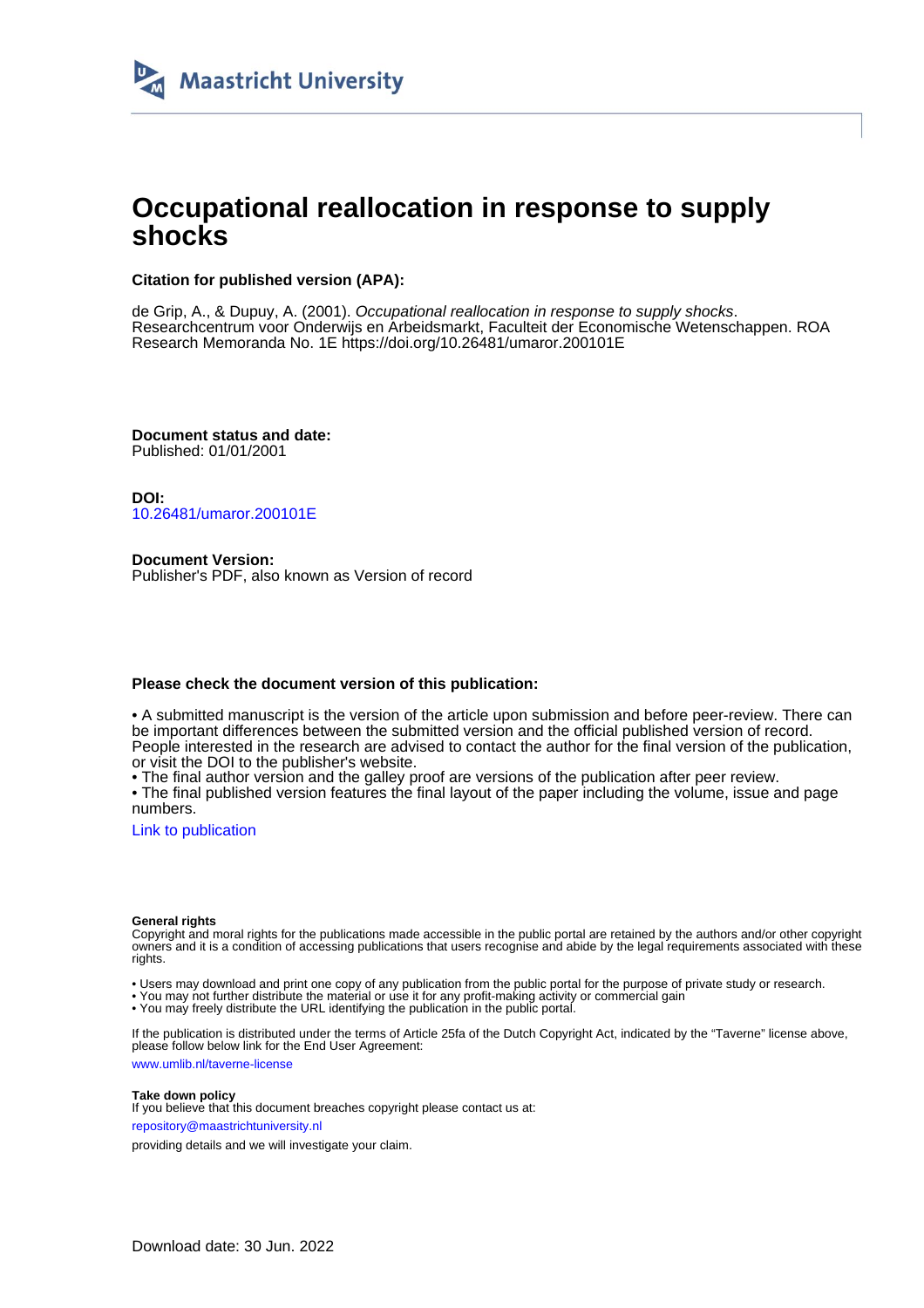# Occupational Reallocation in Response to Supply **Shocks**

Arnaud Dupuy and Andries de Grip ROA-RM-2001/1E Research Centre for Education and the Labour Market Faculty of Economics and Business Administration Maastricht University January 2001

We are indebted to L. Borghans, J. Hartog, E. de Regt, J.D. Vlasblom and participants in numerous seminars for helpful comments on earlier drafts.

### Abstract

The objective of this paper is to analyse the structure of the allocation in the labour market between different fields of study and occupational fields at a particular level of education and job level. It focuses on how exogenous shocks in the *composition* of labour supply are absorbed by the 'horizontal' occupational flexibility of the working population. As these supply shocks only affect the composition of labour supply they are characterised by reciprocal shortages and surpluses of graduates from two different fields of study. This analysis allows us to isolate direct and indirect reallocation routes between workers of different educational backgrounds.

We develop an allocation model based on a two-level production function of Sato's type (Sato 1967). The extent and direction of the effects of supply shocks are measured by the elasticity of educational substitution on the one hand and the supply structure, in terms of the productivity parameters, on the other hand.

In an empirical analysis we distinguish three different educational specialisations at the intermediate level as well as three more or less related occupational fields at the corresponding job level. The ability of the labour market to absorb shocks by means of the horizontal flexibility of workers between different occupational fields is tested for the Dutch labour market in the period 1994-1996. The test requires both an evaluation of the ease of substituting groups of workers with different educational specialisations (the educational elasticity of substitution) and an evaluation of the supply structure (estimation of the productivity parameters). The results show that the productivity of workers who have majored in a 'Technical-Agricultural' field of study is rather low when they are allocated to the occupational field of graduates with an 'Arts-Social services' background, and vice versa. However, workers with a 'General-Commercial' educational background play an important role in the equilibrium between the

 $\mathbf{1}$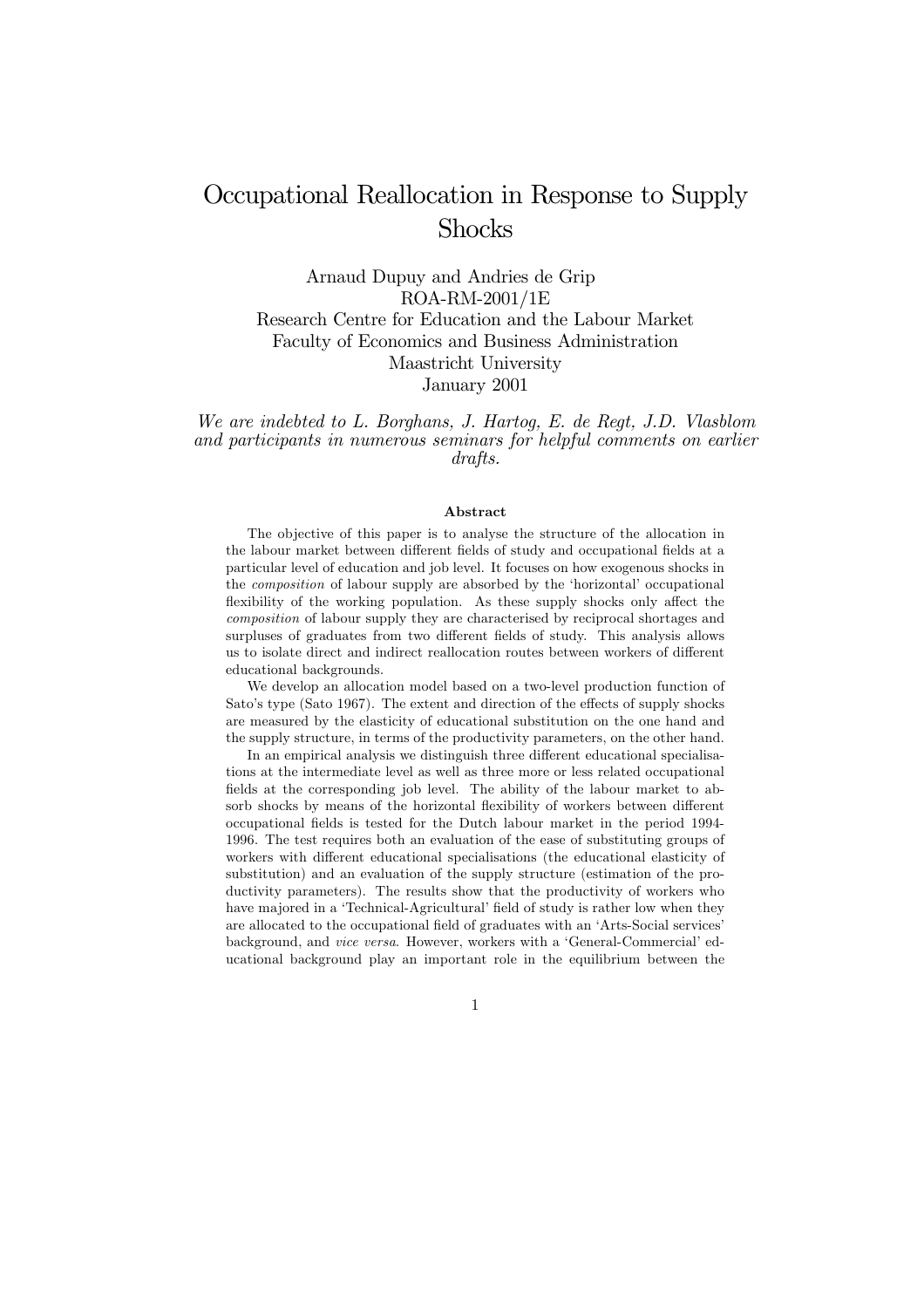demand for, and supply of, workers with other educational specialisations. This means that their wages are relatively insensitive to supply shocks in other educational segments of the labour market. Moreover, the results show that *ceteris* paribus the wage structure is relatively more altered by shortages of workers with a 'General-Commercial' education than by equivalent shortages of workers with a 'Technical-Agricultural' background.

 $\overline{2}$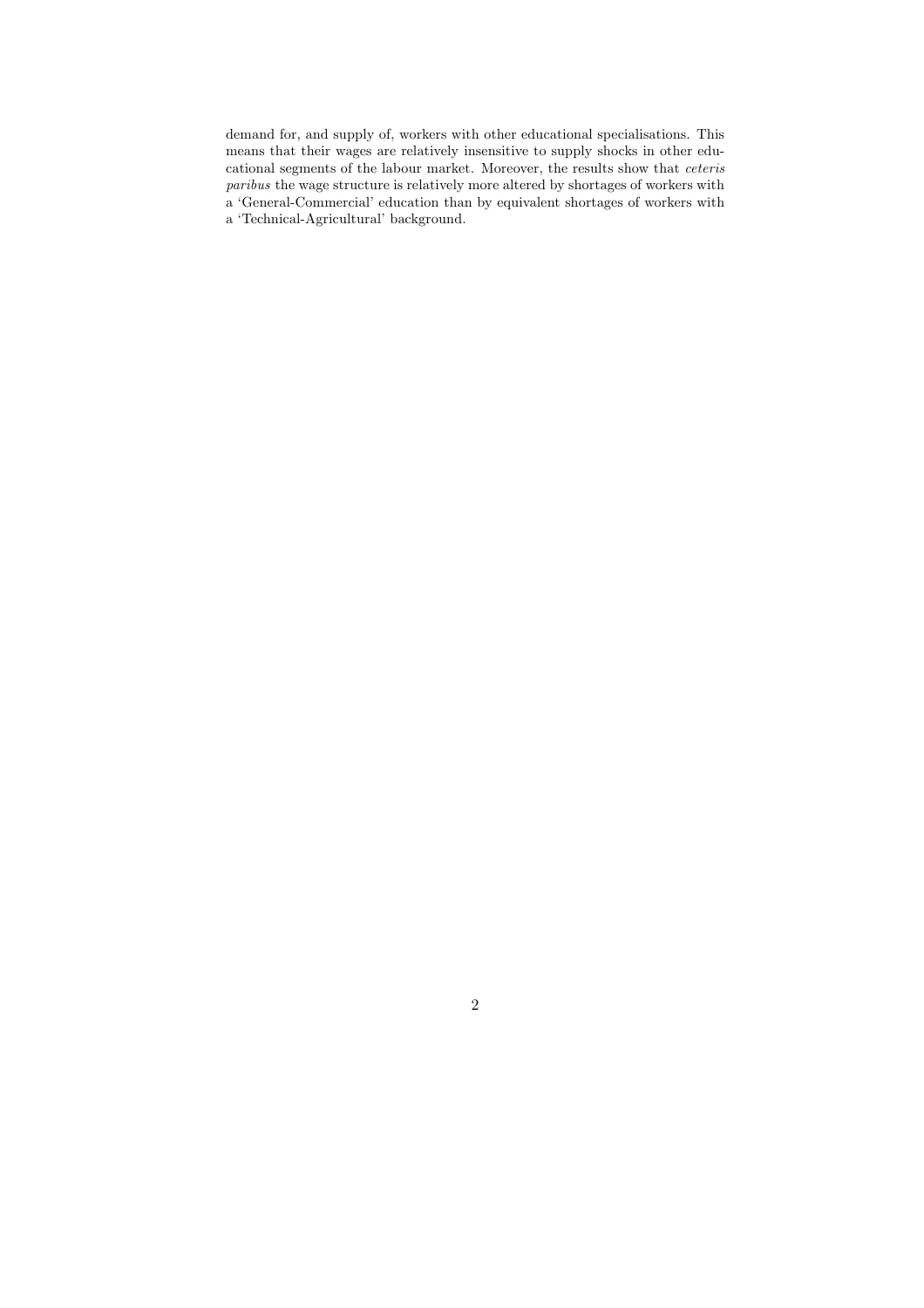#### Introduction  $\mathbf{1}$

The labour market is characterised by heterogeneous workers looking for a job and heterogeneous jobs to be filled. The demand for workers is exerted by employers seeking to combine quantities of the various factors of production to obtain certain quantities of output. To maximise their profits, employers have to know what production they can achieve at what costs. Depending on the prices at which they can recruit workers with different educational specialisations, employers will combine workers in the various occupational fields in different proportions. The labour market simultaneously determines workers' earnings and the allocation structure.

The main line of research on the allocation of workers with different educational backgrounds in the labour market focuses on the allocation of workers who are heterogenous with respect to their educational level to various occupational levels,  $\frac{1}{1}$  leading to theoretical models developed in Roy (1951), Tinbergen (1956), Rosen (1978), Sattinger (1980), MacDonald (1982). These theoretical models have in common a comparative advantage structure. This stipulates that productivity differentials between individuals are not constant but depend on the occupational level to which workers are allocated such that, in a competitive market economy, the interaction of occupational and educational levels manifests itself in relative earnings differentials.

Empirical support for these models is restricted to the 'vertical' flexibility of the labour market,<sup>2</sup> either regarding the earnings function<sup>3</sup> (see Hartog 1985, Hartog and Tsang 1987 and Hartog and Oosterbeek 1988) or considering the allocation structure (see Tinbergen 1975 and Tsang 1987).<sup>4</sup>

However several studies shed some light on the heterogeneity of both workers and jobs at the various levels of education and occupation and its ensuing effects on earnings and allocation. Behrman and Birdsall (1983) concentrate on the earnings function and the effects of both the 'field of study' and years of schooling. They find that merely focusing on the 'quantity' of human capital investments measured by means of the number of years of schooling is misleading. Grubb (1992), (1995) and (1997) observes that within the sub-baccalaureate labour market there are substantial variations in the returns among the fields of study. Rumberger and Thomas (1993) note a significant influence of college majors on the initial earnings of graduates. James et al. (1989) also observe wage differentials regarding the field of study. Moreover they find that engineers receive high wages whether or not they work as engineers while business majors receive high wages if and only if they have a management job.

<sup>&</sup>lt;sup>1</sup>Occupational level being most often defined as 'required' educational level.

<sup>&</sup>lt;sup>2</sup>Vertical flexibility refers here to the (re)allocation of workers between various job levels whereas the horizontal flexibility refers to (re)allocation of workers between different occupational fields at a particular job level.

 $3$ Boumahdi and Plassard (1992) reject the comparative advantage structure in favour of the Thurow's version of the segmented labour market. They examine earnings function specifications as Hartog (1985) but considering education as endogenous.

 $4$ See Hartog (1992) for an exhaustive survey of both aspects.

<sup>3</sup>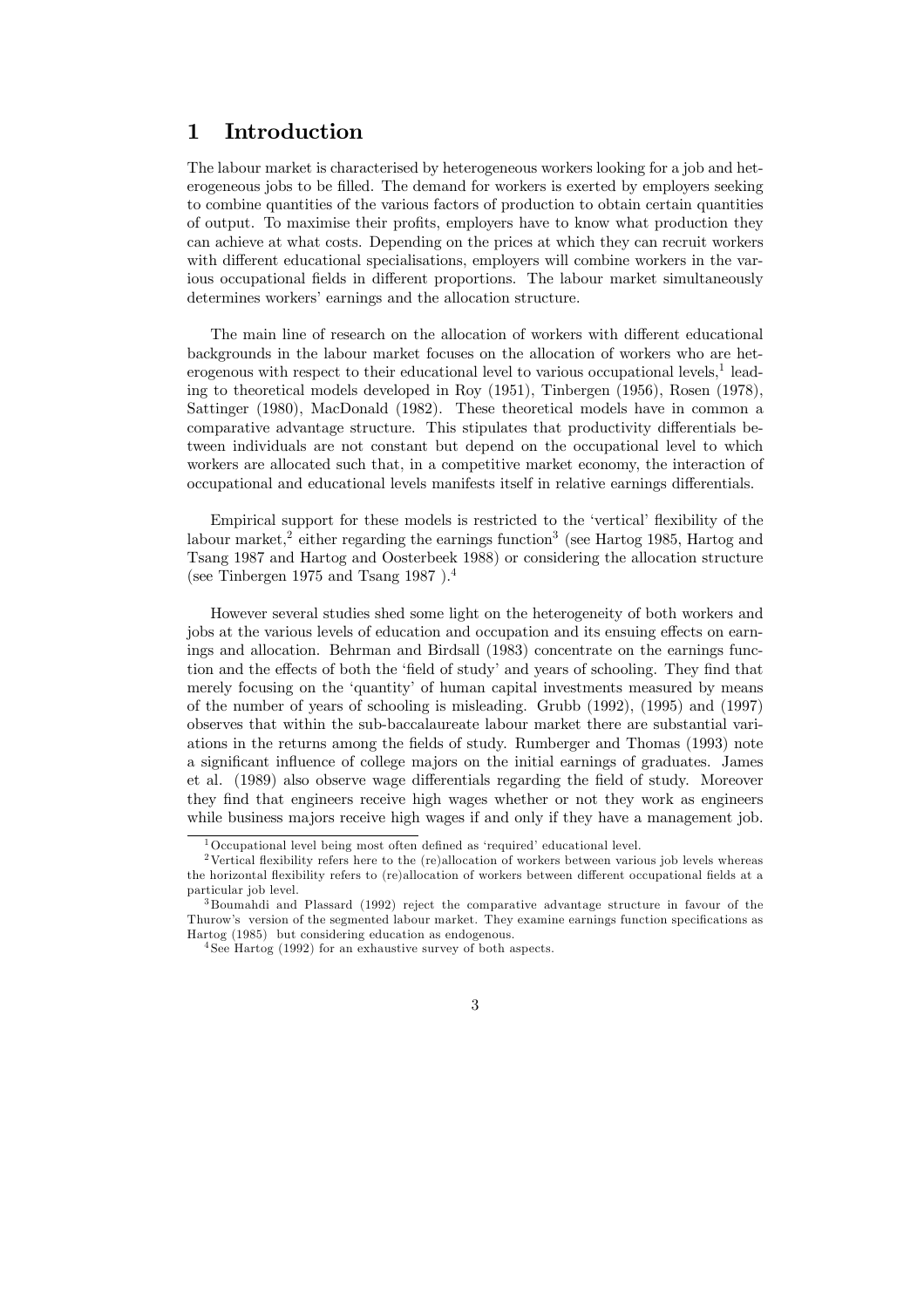Moreover, Borghans and Heijke (1998) estimate similarity indexes between the various levels and fields of study for the Dutch labour market and demonstrate the presence of both vertical and horizontal substitution of workers with various educational backgrounds.<sup>5</sup> Their estimates reveal that there are many educational categories for which the most similar education with respect to occupational field is found at a different level of education (indicating vertical competition), there are a non-negligible number of educational categories for which the most similar education is found within the same level (horizontal competition). These results are in line with the entropy scores derived by Dolton and Makepeace  $(1990).$ <sup>6</sup>

These results suggest that a significant part of the adjustments on the labour market in response to exogenous shocks occurs between workers with different educational specialisations at the same level of education and occupation, i.e. between different fields of study and occupation. This means that shortages at a particular level of education may have different consequences on workers' allocation and earnings depending on the original location of the shock. An allocation model by levels of education and occupation does not properly account for adjustments on the labour market when supply shocks occur in a field for which the most similar education is found at the same level.

The objective of this paper is to analyse the allocation structure at a particular level of education and occupation. In particular, we focus on the way in which exogenous shocks in the *composition* of labour supply are absorbed by the horizontal flexibility of the working population. This requires a model of the firm that acknowledges the interdependence of the various segments of the labour market. The market equilibrium is characterised by an allocation matrix as in Tinbergen (1975). A production function is used as a source of labour demand for different types of workers. The production function used is a particular case of the two-level Constant Elasticity of Substitution (CES) type depicted by Sato (1967), i.e. the higher level of output aggregate is of the Leontief type. This Leontief specification of the occupational output enables us to focus exclusively on educational substitution by eliminating occupational substitution.<sup>7</sup> The CES specification in each occupation is actually a nested form of Bound and Johnson (1992) and the discrete case of Teulings (1995). However, we do not restrict the elasticity of substitution between the various groups of workers to be greater than 1, as in both Bound and Johnson  $(1992)$  and Teulings  $(1995)^8$ 

The assumption of imperfect substitution (finite elasticity) within occupations im-

 $5$ These similarity indexes indicate the probability that two individuals with different educational backgrounds are employed in the same job relative to the probability that individual with the same educational background are in the same occupation. Note that the Gini-Hirschman index Borghans and Heijke use belongs to the general familly of entropy of order  $\sigma$  and is obtained for  $\sigma = 2$ .

 $6$ They derive subject/occupation entropy scores for graduates for 14 subject areas and 11 occupational categories.

Teulings (1995) observed that in the context of an allocation of workers to occupations, the elasticity of substitution between job types makes little difference.

<sup>&</sup>lt;sup>8</sup>This refers to Hamermesh's law (see Hamermesh  $(1986)$ ). It reflects apparent regularities in empirical results.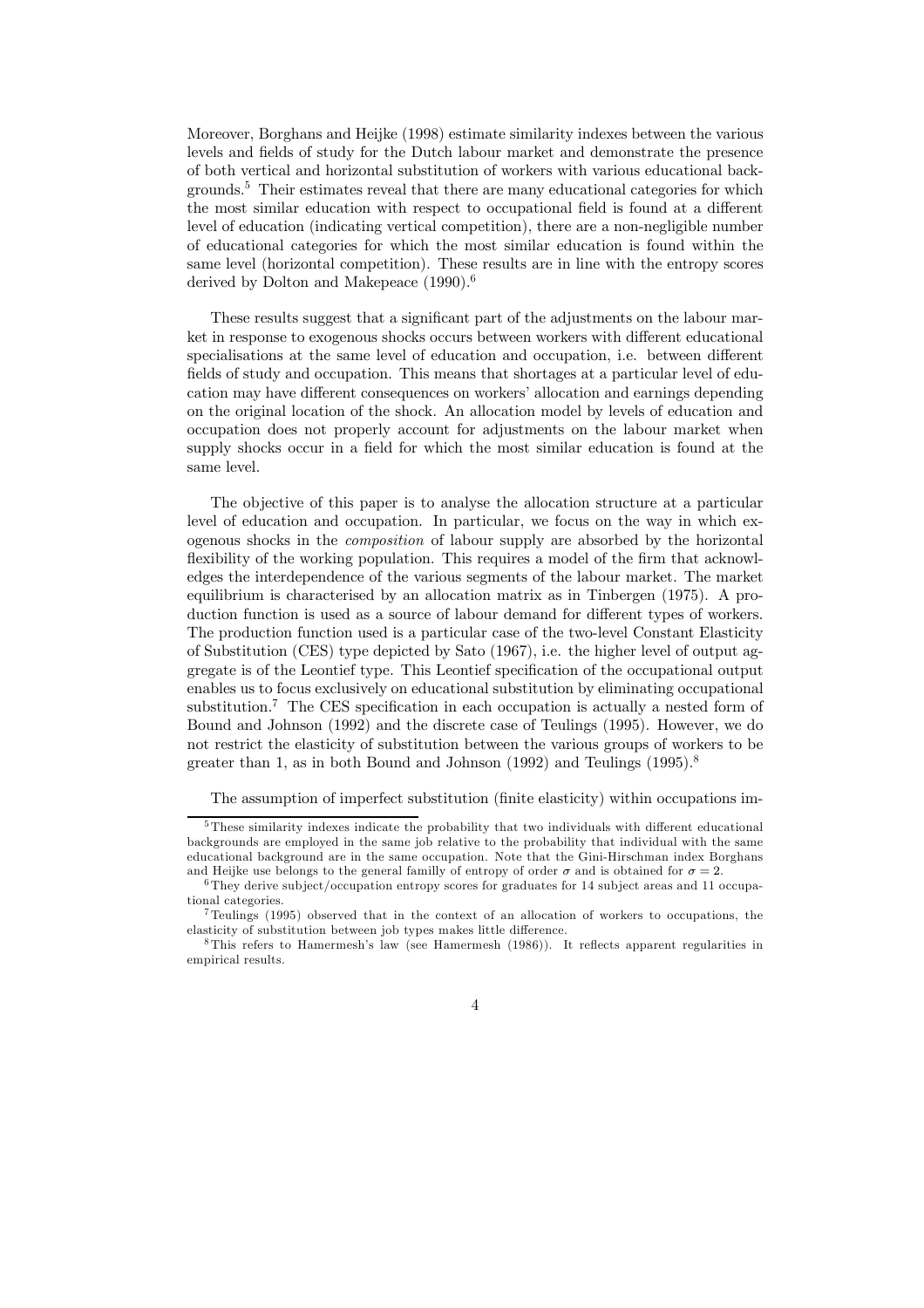plies a market equilibrium characterised by the presence of different types of workers in a single occupation and workers from a particular educational group employed in different occupations. Since in the equilibrium situation the required education (exogenously determined) and the available education in the various occupational fields do not necessarily coincide, we adopt the approach proposed by Hartog (1992). That is to say, job requirements are considered to be long run variables and actual hiring practices may deviate from these requirements in the short run due to changed labour market conditions.

The supply structure is characterised by time-invariant productivity parameters differentiated by groups of workers and occupations. In other words, assuming that firms seek to maximise profit, workers are allocated to occupations in proportions such that their marginal production is equal to their wage.

The analysis assumes that workers are rewarded according to their vocational specialisation as stated by the human capital theory.<sup>9</sup> Therefore, the optimal allocation path is characterised by a constant ratio of the relative allocation of workers with one education, say  $j$ , in two different occupations versus the relative allocation of workers with another education, say  $k$ , in these two occupations. The presence of workers outside their specific occupational field is conditioned to some extent by the structural production technology that firms use<sup>10</sup> rather than by wage differentials (as stated by the comparative advantage).

The ability of the labour market to absorb shocks through the horizontal flexibility of workers between different occupational fields will be tested for the Dutch labour market. The test requires both an evaluation of the ease of substituting groups of workers with different educational specialisations (the educational elasticity of substitution) and an evaluation of the supply structure (estimation of the productivity parameters).

The structure of the paper is as follows. The next section details the allocation model discussed earlier, based on the hypothesis that workers are rewarded according to their educational field only, regardless of the occupation to which they are allocated (i.e. the Human Capital model). Section 3 covers the sources and description of the data. Some stylised facts characteristic of the allocation of people coming from different educational fields are presented in section 4. In section 5 we estimate the earnings function in order to identify the elasticity of substitution for the various educational specialisations. Individuals' earnings are analysed longitudinally allowing for time varying estimates of educational effects and controlling for individuals' characteristics (gender, age, job-tenure). In sub-section 6.1, long run productivity parameters

<sup>&</sup>lt;sup>9</sup>We tested this earnings function specification against the competing hypothesis of assignment theory (with or without comparative advantage). The result of this test supports the human capital specification used here (see Dupuy and deGrip (2001)).

 $10$ The firms' optimal allocation is always achieved when in the various occupations workers with different vocational specialisations are employed. This refers to a certain proficiency of knowledge exchange between workers in a particular occupational field.

 $\overline{5}$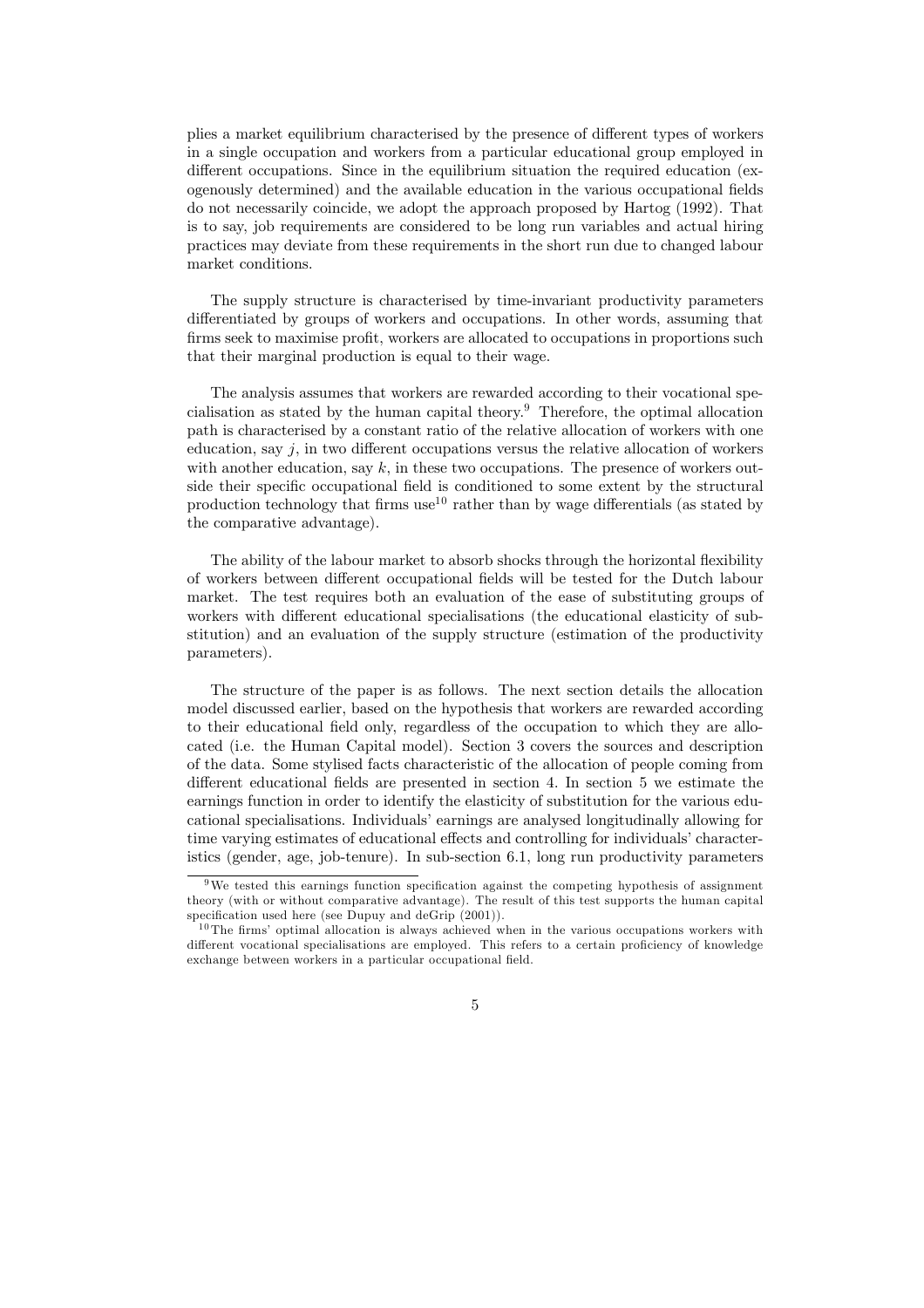are estimated using the marginal production equations derived in section 2 and wage differentials estimations obtained in section 5. The estimation procedure looks for the best fitting supply structure parameters and elasticity of substitution<sup>11</sup>  $\sigma$ , in the sense of maximum likelihood. The value of  $\sigma$  for which the likelihood is maximised gives an indication of the labour market flexibility to absorb shocks. Based on this estimated allocation structure, we isolate the direct and indirect reallocation routes between workers with various educational backgrounds by simulating reciprocal shortages and surpluses occurring in two different fields of study. This enables us to identify the particular role of the various educational specialisations in the labour market adjustment process following supply shocks. Some final remarks and conclusions are presented in section 7.

#### $\overline{2}$ The theoretical model

The extent and direction of the effects of supply shocks are conveniently characterised by the elasticity of educational substitution on the one hand and the supply structure on the other hand. Both the elasticity of substitution and the supply structure are derived from the estimated parameters of demand equations for production factors. In order to derive the demand equation for each type of education in each occupation, an allocation model at the firm level is assumed. The labour demand equations are derived assuming that firms seek to minimise costs, where the production function is a special case of the general Two-Level Constant Elasticity of Substitution (CES) type depicted by Sato (1967).

Hereafter, the economy is assumed to produce a physical output in time period  $t$ , denoted  $H_t$  from now on. For the sake of convenience and without loss of generality, its price is used as a common denominator to all input prices. The products of the occupations, denoted<sup>12</sup>  $H_{it}$  (lower level of aggregation of the production function) are all intermediates which serve only to contribute to the production of this physical output. The intermediate outputs are assumed to be inelastic (Leontief production function at the occupational level) so that attention is focused on educational substitution within the various occupational groups. Both the labour and commodity markets are assumed to be perfectly competitive. Finally, this economy is observed over a relative short term such that the supply structure as well as the production technology can be assumed to be fixed.

The production function, with  $m$  occupations and  $n$  educational groups, looks like:

$$
H_t = \min \left\{ c_i H_{it} \right\}_{i=1}^m \tag{1}
$$

<sup>&</sup>lt;sup>11</sup>Note that for  $\sigma \neq 1$  the Cobb-Douglas production function is replaced by a CES production function.

 $12$ In this paper, the index i always refers to an occupation and the index j always refers to an education.

 $\overline{6}$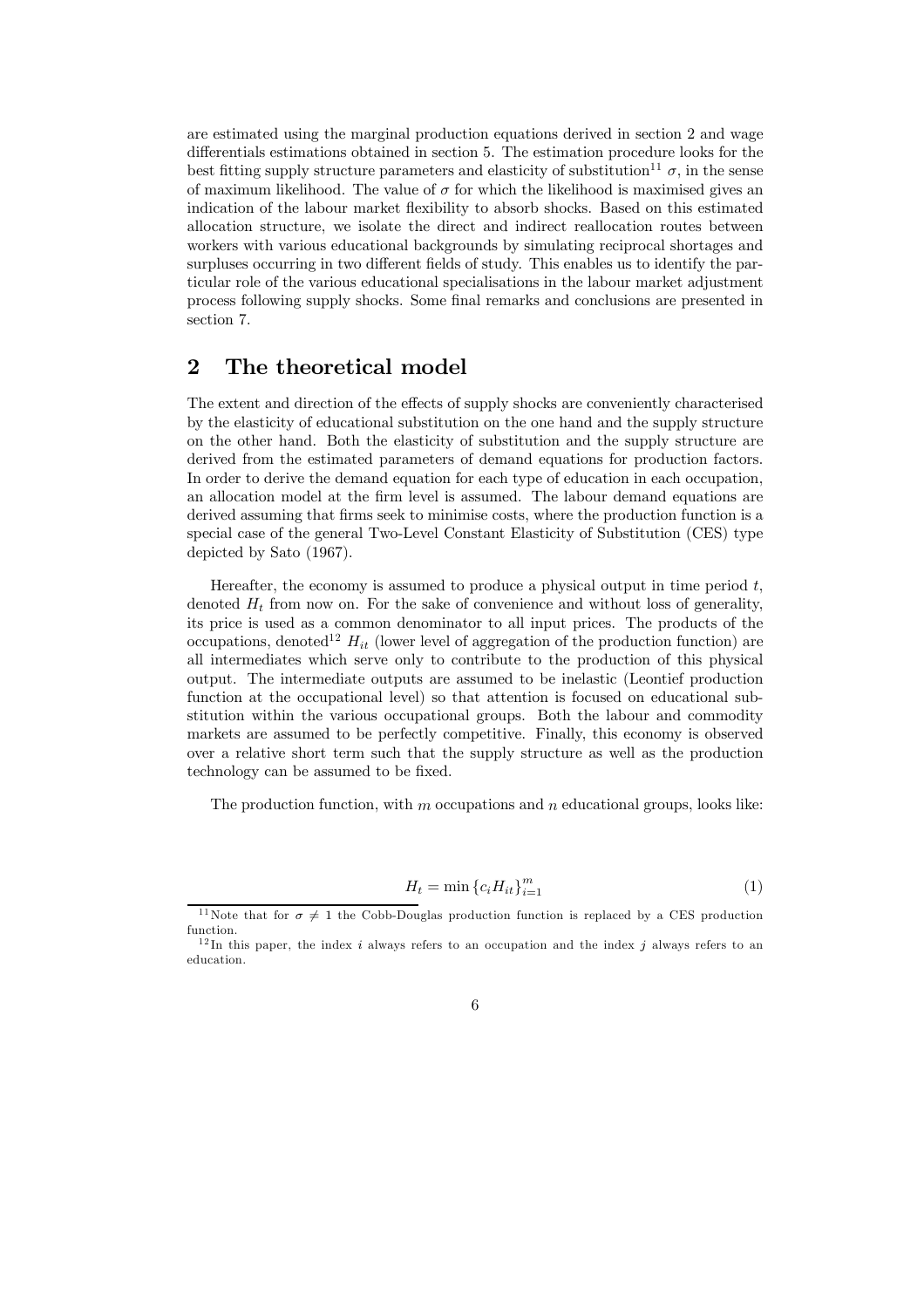$$
H_{it} = \left(\sum_{j=1}^{n} a_{ij} L_{ijt}^{\beta}\right)^{1/\beta} \tag{2}
$$

where  ${c_i}_{i=1}^m$  are constant terms reflecting intermediate output scales,  $a_{ij}$  is the productivity parameter<sup>13</sup> of workers with education j in occupation i,  $\beta$  is a production technology parameter<sup>14</sup> and  $L_{ijt}$  denotes the labour demand for workers with education  $i$  in occupation  $i$  at time  $t$ .

The supply structure can therefore be characterised by the parameters  $a_{ij}$  reflecting the productivity potential of workers with education  $j$  in occupation  $i$  (see Dupuy and Borghans 2000). The supply structure of the labour market is contained in a matrix of 'productivity parameters' that is fixed in the short-run. The parameters of this matrix have to fulfill certain restrictions since occupations are measured in the same dimension as education: 'required' education and education attained respectively. Indeed, for the job requirements applying at one particular level of education, the productivity parameters in a given occupation should be upper bounded by the value on the diagonal. In other words, in each occupation, the group of workers whose attained education is in the required field has the highest potential productivity<sup>15</sup> in that occupation.

Furthermore, the elasticity of substitution is directly derived from the estimation of  $\beta$  by the formulae<sup>16</sup>  $\sigma = 1/(1 - \beta)$ . In the production function defined above, the educational elasticity of substitution is assumed to be equal in every occupation. This elasticity of substitution is fixed in the short run since  $\beta$ , the production technology parameter, is assumed to be fixed in the short run.<sup>17</sup>

The costs-minimisation assumption gives optimal demand equations, given the output constraint  $H_t = \overline{H_t}$  and the factor prices (wages), as follows:

$$
L_{ijt} = \frac{\overline{H_t}}{c_i} \left(\frac{a_{ij}}{w_{jt}}\right)^{\sigma} PC_i^{\sigma}(w_t) \ \forall i, j
$$
 (3)

 $15 a_{ii} \ge a_{ij} \forall j \ne i$ . Note that doing this in each occupation assumes that each group of workers has an absolute advantage in its own occupation.

 $\overline{7}$ 

 $13 a_{ij} > 0 \; \forall i, j \text{ and } \sum_i a_{ij} = 1.$ 

<sup>&</sup>lt;sup>14</sup>By definition of the CES production function,  $\beta \in [-\infty, 0] \cup [0, 1]$ 

 $^{16}\sigma \in [0,1[ \cup [1,+\infty[$ 

<sup>&</sup>lt;sup>17</sup>The parameter  $\sigma$  measures the ease of substituting one input for another while holding output and the other input prices constant. In the CES function, the partial elasticities of substitution are identical for all input pairs and equal to  $\sigma$ . A 1% increase in the relative wage of two educational groups corresponds a  $\sigma\%$  decrease for the associated relative demand whatever the occupation, ceteris  $parityus$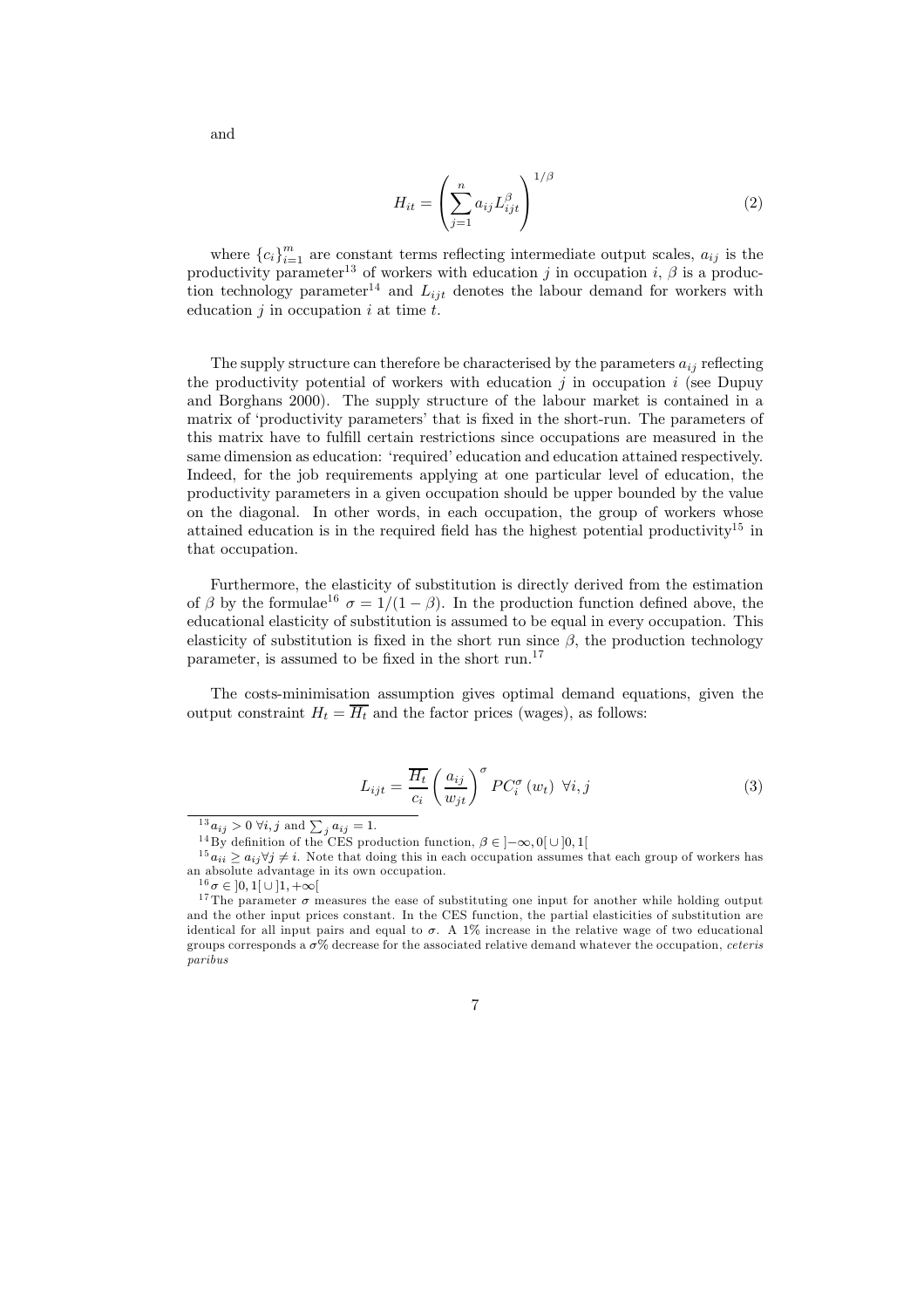with

$$
PC_i(w_t) = \left(\sum_j a_{ij}^{\sigma} \cdot w_{jt}^{1-\sigma}\right)^{1/(1-\sigma)}
$$

where  $w_{jt}$  stands for the nominal wage of workers with education j and  $w_t =$  $< w_{1t}, ..., w_{nt} >.$ 

Aggregating equation 3 on  $i$  gives the labour demand for workers with education j that minimises costs given the output constraint  $H_t = \overline{H_t}$  at t.

$$
\sum_{i} L_{ijt} \equiv L_{jt} = \overline{H_t} \times \sum_{i=1}^{m} \frac{1}{c_i} P C_i^{\sigma}(w_t) a_{ij}^{\sigma} w_{jt}^{-\sigma}
$$
(4)

Aggregating equation 4 on  $i$  gives the total labour demand that minimises costs given the output constraint  $H_t = \overline{H_t}$  at t.

$$
\sum_{j} L_{jt} \equiv L_t = \overline{H_t} \times \sum_{i=1}^{m} \frac{1}{c_i} P C_i^{\sigma}(w_t) \sum_{j=1}^{n} a_{ij}^{\sigma} w_{jt}^{-\sigma}
$$
(5)

The minimum costs, given wages and the output constraint  $H_t = \overline{H_t}$ , are therefore:

$$
\sum_{i}^{m} \sum_{j}^{n} w_{jt} L_{ijt} = \overline{H_t} \times \sum_{i=1}^{m} \frac{1}{c_i} P C_i(w_t)
$$
\n
$$
(6)
$$

The wage paid to workers with educational background  $j$  is actually assumed to be uniformly distributed over all occupations. This implies that wherever workers find employment they are offered a standard wage corresponding to their education.<sup>18</sup>

The optimal demand proportions in each occupation (eq 7) and for each educational group (eq  $8$ ) are derived directly, based on equation (3):

 $18$ As mentioned in footnote 9, this assumption is tested empirically in the Dutch labour market.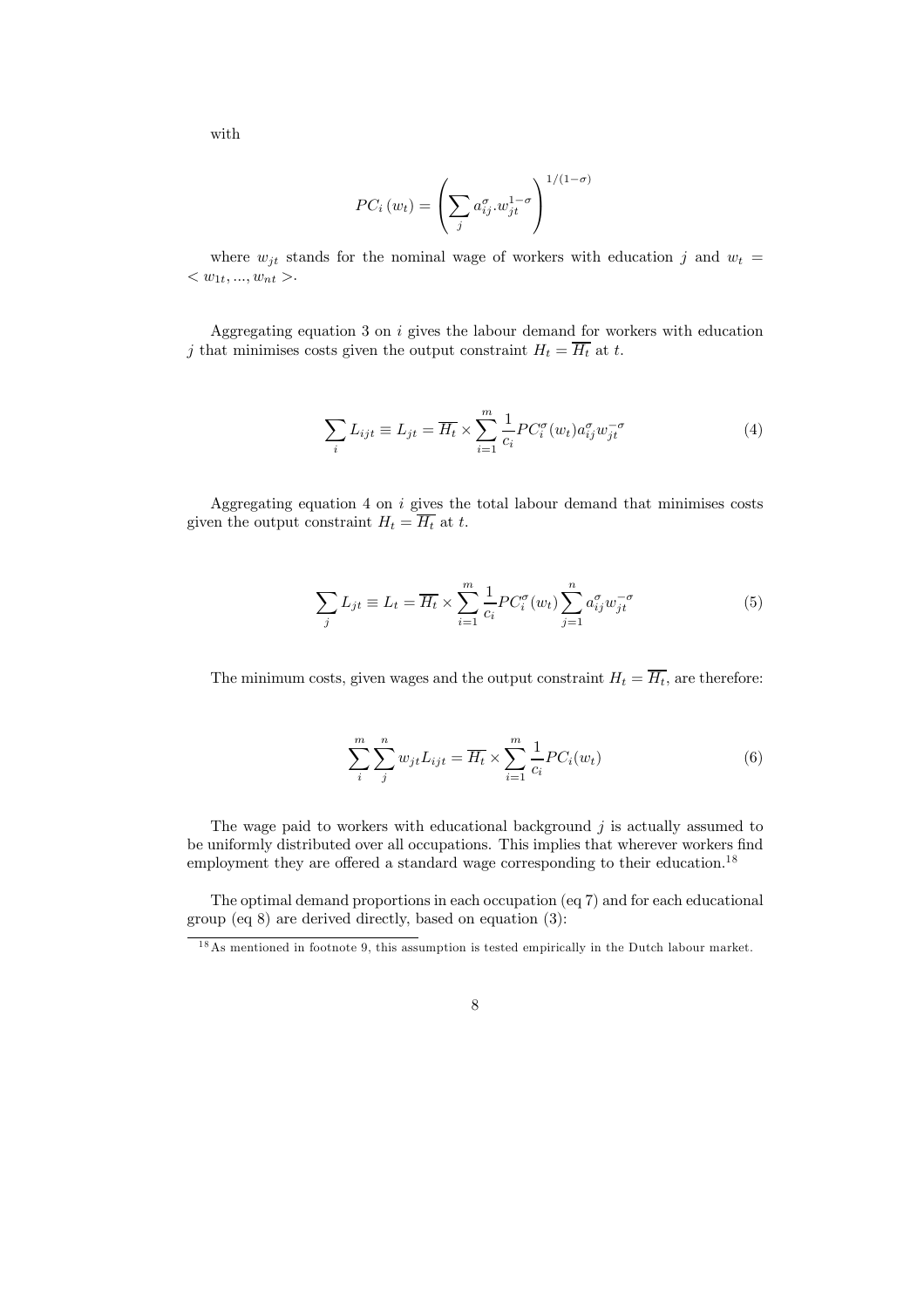$$
\frac{L_{ijt}}{L_{ikt}} = \left(\frac{a_{ij}}{a_{ik}} \cdot \frac{w_{kt}}{w_{jt}}\right)^{\sigma} \ \forall i, j, k \tag{7}
$$

and

$$
\frac{L_{ijt}}{L_{gjt}} = \frac{c_g}{c_i} \left( \frac{a_{ij}}{a_{gj}} \cdot \frac{PC_i(w_t)}{PC_g(w_t)} \right)^\sigma \ \forall i, g, j \tag{8}
$$

Equation (7) is of the classical marginal-equilibrium-condition form. In a given occupation,  $i$ , the relative allocation of workers with two different types of education is proportional to the ratio of their 'relative productivity' raised to the power of the elasticity of substitution  $\sigma$ . This equation expresses the direct effects of relative wages changes on the corresponding relative allocation of workers within each occupation.

Equation (8) is somewhat more complicated to interpret. This requires an interpretation of the function  $PC_i(w_t)$ . Following the example of Dupuy and Borghans (2000), this function is found to be very similar to the relative entropy of order  $\sigma$  of the workers' 'relative productivity' in occupation i. Technically, Renyi (1961) interprets this quantity as the amount of information of order  $\sigma$  obtained if the distribution of the potential productivity in occupation i,  ${a_{ij}}_{j=1}^n$ , replaces the distribution of wages  ${w_{it}}_{i=1}^n$ . Economically speaking,  $PC_i(w_t)$  can be viewed as the shadow price of producing an extra unit of intermediate output  $H_{it}$ . Moreover, the ratio  $PC_i(w_t)/PC_a(w_t)$  is exactly defined as minus the marginal rate of technical substitution between intermediate outputs i and  $q$ . Therefore, for a given educational group j, the relative allocation of workers to two different occupations is proportional to their relative 'productivity potential' and to the opposite of the marginal rate of technical substitution between these two occupations.<sup>19</sup> In other words, people with educational background j are preferentially allocated to one occupation, say  $i$ , rather than to another occupation, say  $g$ , not on the basis of wage differentials (wages for workers with a particular educational background are independent of the type of occupation in which they are employed) but because they can produce at lower costs in occupation  $i(a_{ij}PC_i(w_t) > a_{ij}PC_q(w_t))$ . Therefore, equation (8) measures the indirect effects of relative wage changes on the associated relative allocation of workers between occupations.

Combining the two equations results in a general expression of the relative allocation of workers with different educational backgrounds in different occupations.

$$
\frac{L_{ijt}}{L_{gkt}} = \frac{c_g}{c_i} \left( \frac{a_{ij}}{a_{gk}} \cdot \frac{w_{kt}}{w_{jt}} \frac{PC_i(w_t)}{PC_g(w_t)} \right)^{\sigma} \quad \forall < i, g > \text{and} < j, k >
$$
\n
$$
(9)
$$

<sup>&</sup>lt;sup>19</sup>This product is of course raised to the power of the elasticity of substitution  $\sigma$ .

<sup>9</sup>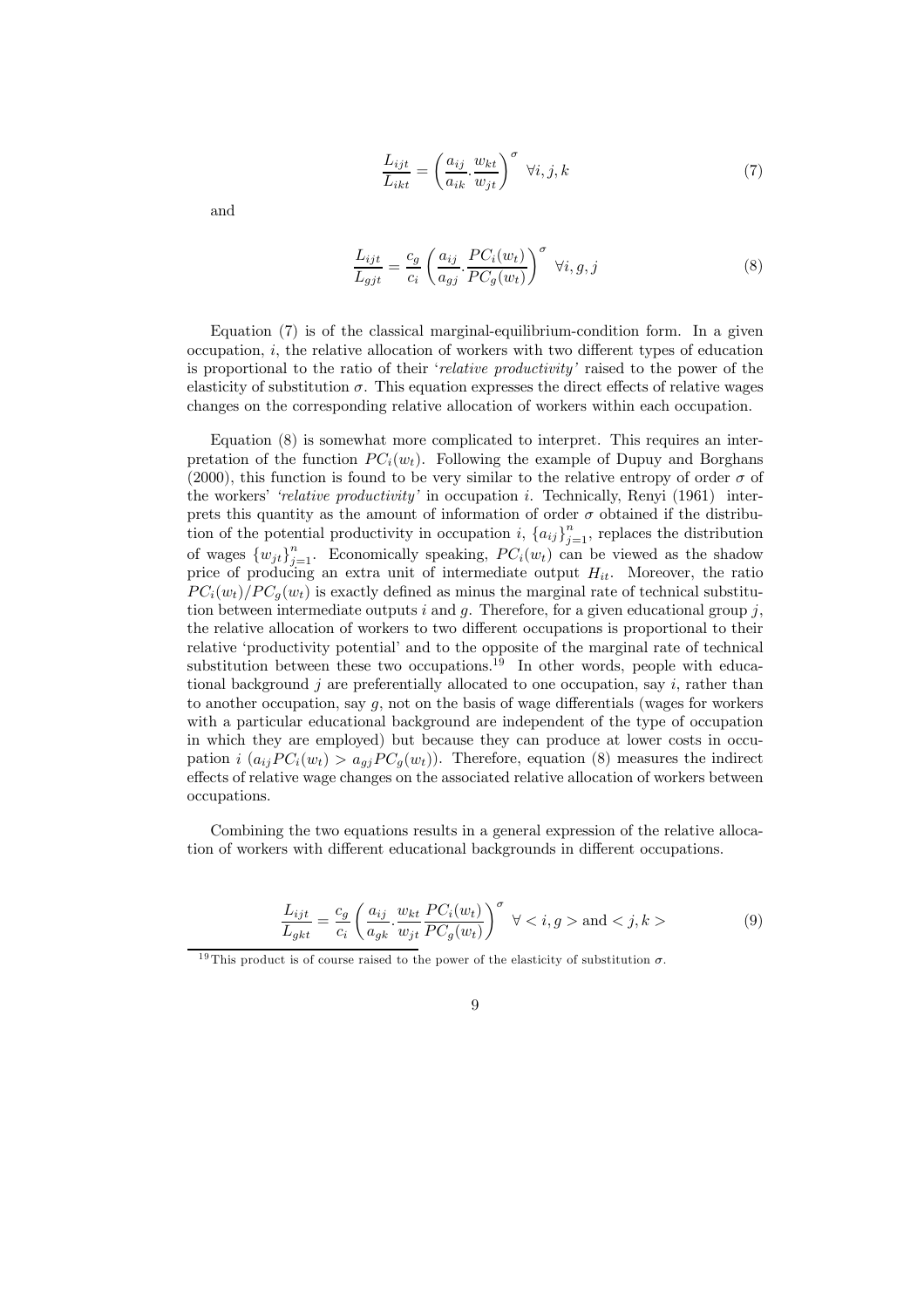In the long run, the firm is assumed to want to produce a particular output,  $\overline{H_t}$ , at the lowest possible cost. The optimal level of total employment,  $L_t^*$ , that would be necessary to achieve this level of output is determined by equation (5), the optimal employment of workers with a particular education,  $L_{it}^*$ , is given by equation (4) and the optimal allocation of workers with that particular education to the various occupations,  $L_{ijt}^*$ , is derived from equation (3). Suppose that in the short run there is a shock in the *composition* of labour supply such that the total supply is effectively  $L_t^*$ , but the distribution of workers over the different fields of study,  $L_{it}^{obs}$ , differs from  $L_{it}^*$  for some fields. How would firms reallocate workers with different educational backgrounds to the various occupations in response to this shock? In particular, when the short run supply of workers with a particular educational background, say  $L_{it}^{obs}$ , actually meets the coresponding long-run optimal demand of firms,  $L_{it}^*$ , how would shocks in the other educational segments affect their allocation to occupations (indirect reallocation)? What would be the effects on the wages of the various educational groups of workers?

In order to answer these questions, the model is tested by simulating reciprocal shocks in the composition of labour supply. The *reallocation routes* and wage changes necessary to restore equilibrium depend on the relative magnitude of the parameters  $a_{ij}$ ,  $c_i$  and the elasticity of substitution  $\sigma$ . Direct reallocation is observed when a shortage of workers with a particular educational specialisation is overcome from a surplus of workers with another educational specialisation, whereas indirect reallocation involves a third party. For some sets of parameters  $a_{ii}$ , firms optimally overcome this supply shock by replacing workers whose segment exhibits shortages with workers whose segment exhibits surpluses (direct reallocation). For some other sets of parameters, optimality requires reallocating via a third segment in which supply meets the demand for workers with this educational specialisation. Particular attention is drawn to the different supply structure conditions upon which firms' optimal reallocation routes depend.

Suppose the long-run wages are equal whatever the workers' educational specialisation,  $w_i = w_k = w \ \forall j, k$ . Considering three educational segments of the labour market, say the educational fields  $j, k$  and l, and three more or less related occupational fields, a reciprocal shock in the *composition* of labour supply is simulated by assigning to each educational fields a position, say  $A, B$  and  $C$ , in the allocation matrix. The positions  $A, B$  and  $C$  are fixed and correspond to the origin of the shock as follows:

- Labour segments in position A and C are unbalanced and  $\Delta L_A = -\Delta L_C$
- Labour segment in position B is balanced  $(\Delta L_B = 0)$ .

where  $\Delta L_P = L_{Pt}^{obs}(w + \Delta w_A, w + \Delta w_B, w + \Delta w_C) - L_{Pt}^*(w, w, w)$  and  $P = A, B, C$ 

Therefore, the permutations of  $\{j, k, l\}$  in fixed positions  $\{A, B, C\}$  corresponds to all feasible shocks in the *composition* of labour supply. For a given permutation, for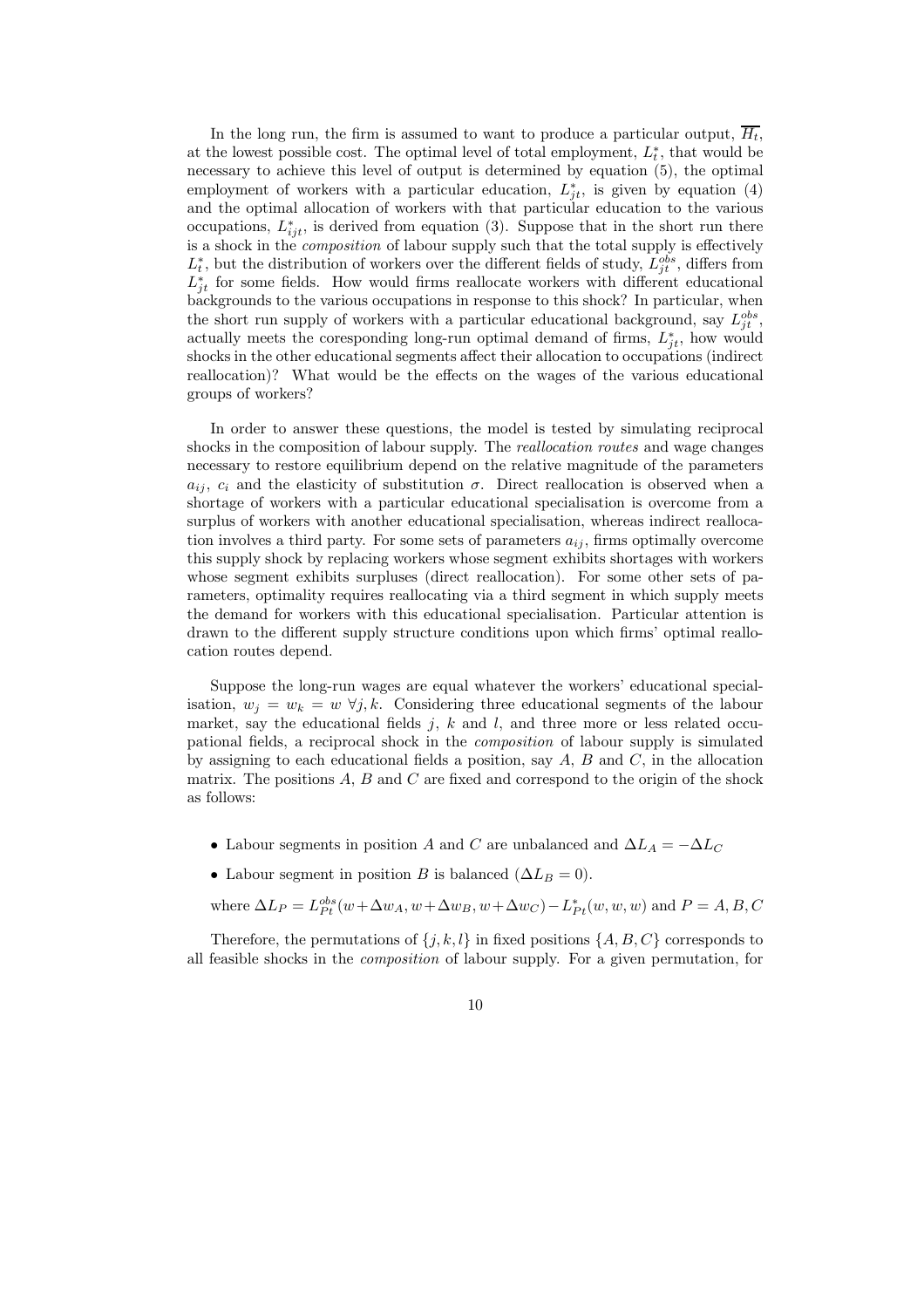| $a_{IJ}$ |   |          | Edu      |          |
|----------|---|----------|----------|----------|
|          |   |          | в        |          |
|          | А | $a_{AA}$ | $a_{AB}$ | $a_{AC}$ |
| Occ      | В | $a_{BA}$ | $a_{BB}$ | $a_{BC}$ |
|          | € | $a_{CA}$ | $a_{CB}$ | $a_{CC}$ |

Table 1: Supply structure and reallocation routes.

instance  $\{j = A, k = B, l = C\}$ , three reallocation routes are detected regarding the supply structure indicated by table  $1.^{20}$ 

Without loss of generality and for the sake of convenience, we rewrite the productivity parameters as:  $a_{IJ} = \pi_{IJ}/\sum_I \pi_{IJ} \forall I, J$ . In terms of the  $\pi$ 's, the three conditions simplify to:

- Cond. 1:  $\pi_{BA} \simeq \pi_{BC}$  would induce direct substitution between education A and C in occupation B if relatively large.<sup>21</sup>
- Cond. 2:  $\pi_{CA} \simeq \pi_{AC}$  would induce direct substitution between education A and C in occupation  $A$  and  $C$  if relatively large.
- Cond. 3:  $\pi_{CB} \simeq \pi_{AB}$  would induce indirect substitution route involving education B as intermediate substitute between education  $A$  and  $C$  if relatively large.

Moreover, the supply shock would have no effect on the wage of people with education  $B$  (educational segment whose long run and short run supply match) if the three conditions are fulfilled but may have positive or negative impacts in other cases. Therefore, depending on which of the educational fields is in position  $B$  (by permutating educational segments j, k and l in positions A, B and C), it is possible to identify prevailing reallocation routes and see whether large or small wage effects result. An intensive use of the indirect reallocation route indicates the important role workers in segment  $B$  play in the equilibrium between the demand for, and supply of, workers with educational specialisations  $A$  and  $C$ . This also implies that the wage paid to workers with educational background  $B$  is relatively insensitive to supply shocks occurring in the other segments.

<sup>&</sup>lt;sup>20</sup>By deriving equation (3) with respect to  $\{w_{Pt}\}_{P=A,B,C}$  and solving the system  $\Delta L_{Pt}$  =  $\sum_{I} \sum_{K} \Delta w_K \frac{\partial L_{I\overline{P}}}{\partial w_K}(w, w, w) \forall P$  for  $\{\Delta w_A, \Delta w_B, \Delta w_C\}$  it is possible to isolate conditions on the paraneters for direct and indirect reallocation routes as well as for  $\Delta w_B = 0$ . For more details see Dupuy and Borghans (2000).

 $21$ Compared to the other parameters.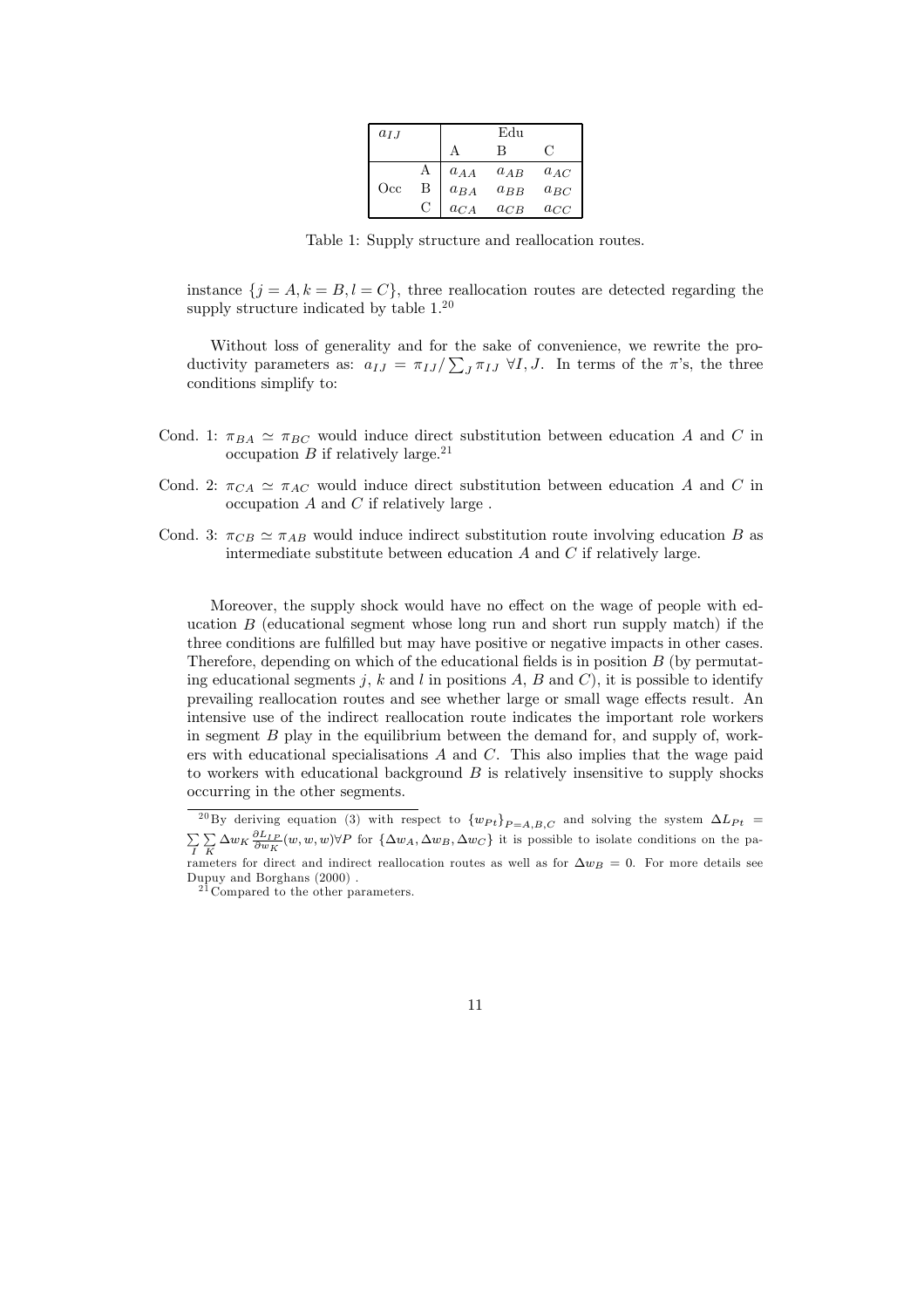#### 3 Data

The data we use for an empirical analysis are taken from the 'Social Economic Panel'  $(SEP)^{22}$  of 'Statistics Netherlands' for the years 1994-1996.<sup>23</sup> For this study only employees with an intermediate level of education working in the corresponding occupational level are considered.

The panel contains an exhaustive list of variables observed at the individual level. Among others, the standard variables gender (dummy for female), age, job tenure<sup>24</sup>, number of hours worked per week and earnings (monthly net income in guilders<sup>25</sup>) are available.

Moreover, information on the individuals' education and occupation are available since we know the  $SOI^{26}$  code (3 digits) of their highest completed education and the  $\text{SBC'} 92^{27}$  code (3 digits) related to their current occupation. These two classifications distinguish corresponding categories, with respect to both the level and the field of specialisation. The first digit of the two codes gives the educational and job level, respectively, while the two last digits characterise the vocational fields.

The individuals selected for an empirical analysis have completed an intermediate vocational education and have a job corresponding to their educational level (i.e. Educational level SOI=4 and Occupational levels  $SBC'92=\{4, 5\}$ . This generates sample sizes of 954, 915 and 1011 observations in the three years mentioned above.

At this level of education, three corresponding educational and occupational fields are distinguished, based on the two last digits of the SOI and SBC'92 codes respectively. The jobs are therefore coded in terms of 'required' educational specialisation. Table 2 presents the cross-classification of workers' educational backgrounds and the various jobs.

#### $\boldsymbol{4}$ Some stylised facts

Table 3 shows the allocation matrix for the pooled sample. The table indicates that the observations are concentrated on the main diagonal, as one would expect, but with a

 $^{24}$ Tenure is measured by means of workers' answers to the question: In which year did you start your current job? It therefore refers to an occupation-related-tenure rather than a firm-tenure.

 $^{22}$  For our purpose, a pooled panel data set is preferable to pooling time-series of cross-sections, to strictly measure the occupational reallocation of workers in different time periods. In a panel data set the allocation matrix changes from year to year because people have moved vertically (different job level) or horizontally (different occupational field) in the whole allocation matrix (all levels and fields of both education and occupation), not because different individuals are considered in different time periods.

<sup>&</sup>lt;sup>23</sup>Earlier data are not suited for this analysis since the codes referring to the individuals' occupations do not match with the convenient  ${\rm SBC'92}$  classification.

 $^{25}$ The gross incomes are not available for 1995 and 1996.

 $^{26}\mathrm{Standaard}$  Opleiding<br>Indeling, in Dutch.

 $27$ Standaard Beroepen Classificatie, in Dutch. This classification is related to the International Standard Classification of Occupations 1988 (ISCO'88).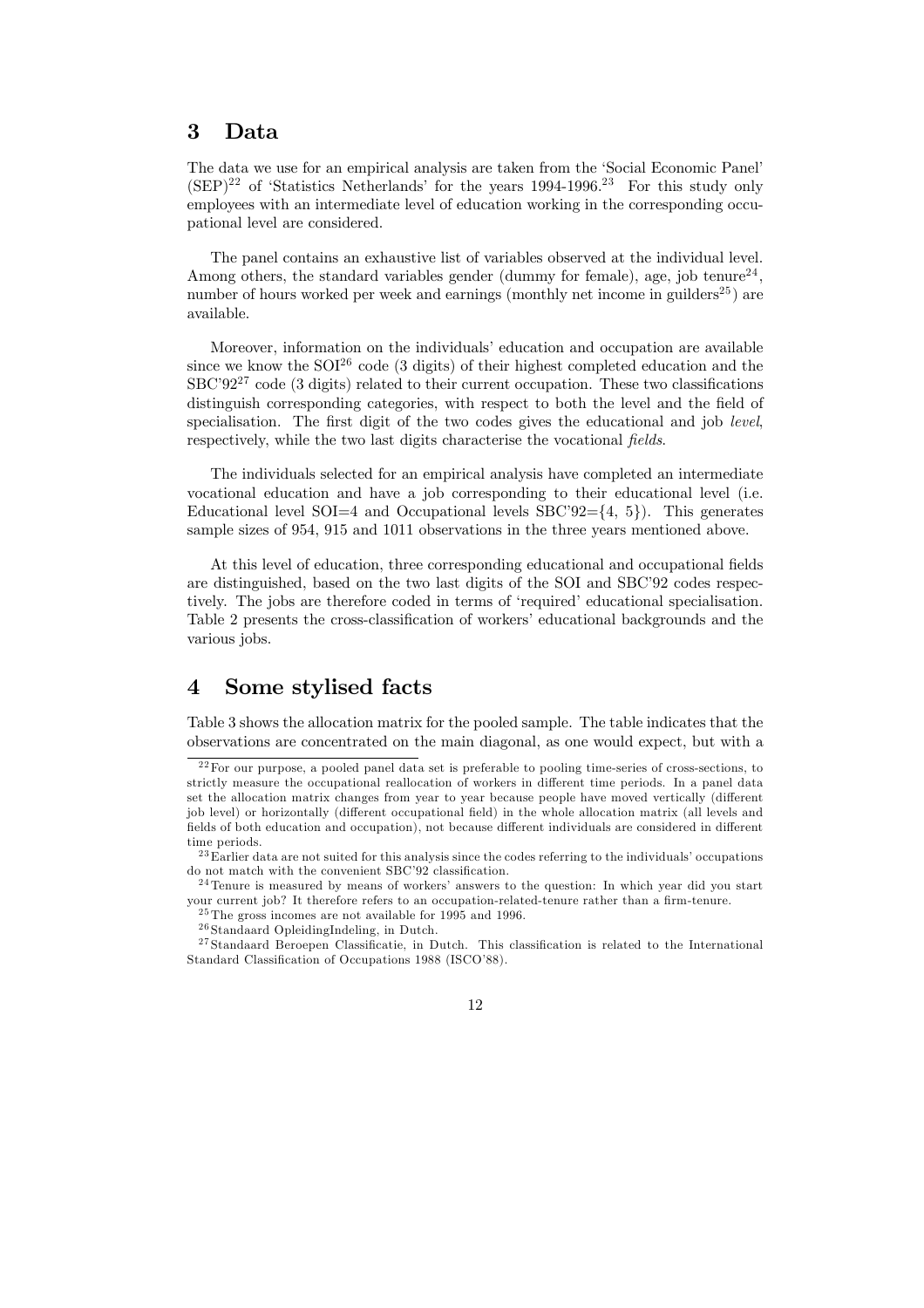| Educational fields       | SOI codes                                   |
|--------------------------|---------------------------------------------|
| 'General-Commercial'     | 401, 460-469                                |
| 'Technical-Agricultural' | 420-439                                     |
| 'Arts-Social services'   | 450-459, 470-499                            |
| Occupational fields      | SBC'92 codes                                |
| 'General-Commercial'     | 420-439, 450-459, 480-489, 510-539, 550-559 |
| 'Technical-Agricultural' | 440-449, 460-469                            |
| 'Arts-Social services'   | 490-499, 540-549, 560-579                   |

Table 2: Classification of educational fields and occupational fields ('required education').

| Occupational fields    | <i>Educational fields</i> |              |                 |       |
|------------------------|---------------------------|--------------|-----------------|-------|
|                        | General-                  | Technical-   | Arts-           | Total |
|                        | Commercial                | Agricultural | Social services |       |
| General-Commercial     | 974                       | 187          | 199             | 1360  |
| Technical-Agricultural | 104                       | 668          | 58              | 830   |
| Arts-Social services   | 99                        | 20           | 571             | 690   |
| Total                  | 1177                      | 875          | 828             | 2880  |

Table 3: Allocation matrix for the pooled sample 1994, 1995 and 1996.

fair amount of dispersion. Individuals with a given type of educational specialisation find their jobs in different vocational fields and a given occupation is by no means necessarily occupied by individuals with the same educational specialisation.

Digging deeper into these observations, one can confront the two equations (7 and 8) of the model in section 2 with the actual allocation observed in 1994, 1995 and 1996. These allocation matrices are presented in table 4.

For example, consider the occupation 'requiring' a 'General-Commercial' education. The changes in the relative proportion of workers with the required education, i.e. 'General-Commercial' education, to workers with a 'Technical-Agricultural' background can be explained by a change in the relative wages as follows. Since the relative proportion goes up from 4.9 (33/6.7) in 1994 to 5.9 (34.3/5.8) in 1995 and then down to 4.9  $(34.0/6.9)$  in 1996, one would conclude from equation  $(7)$ , which focuses on one occupation only, that the relative wage of workers with a 'General-Commercial' educational background first decreased and increased in the last period. However, this simplistic explanation is not in accordance with the shifts in the relative proportion of workers with the 'General-Commercial' educational background compared to workers with a 'Technical-Agricultural' education in the other occupations. Indeed, in the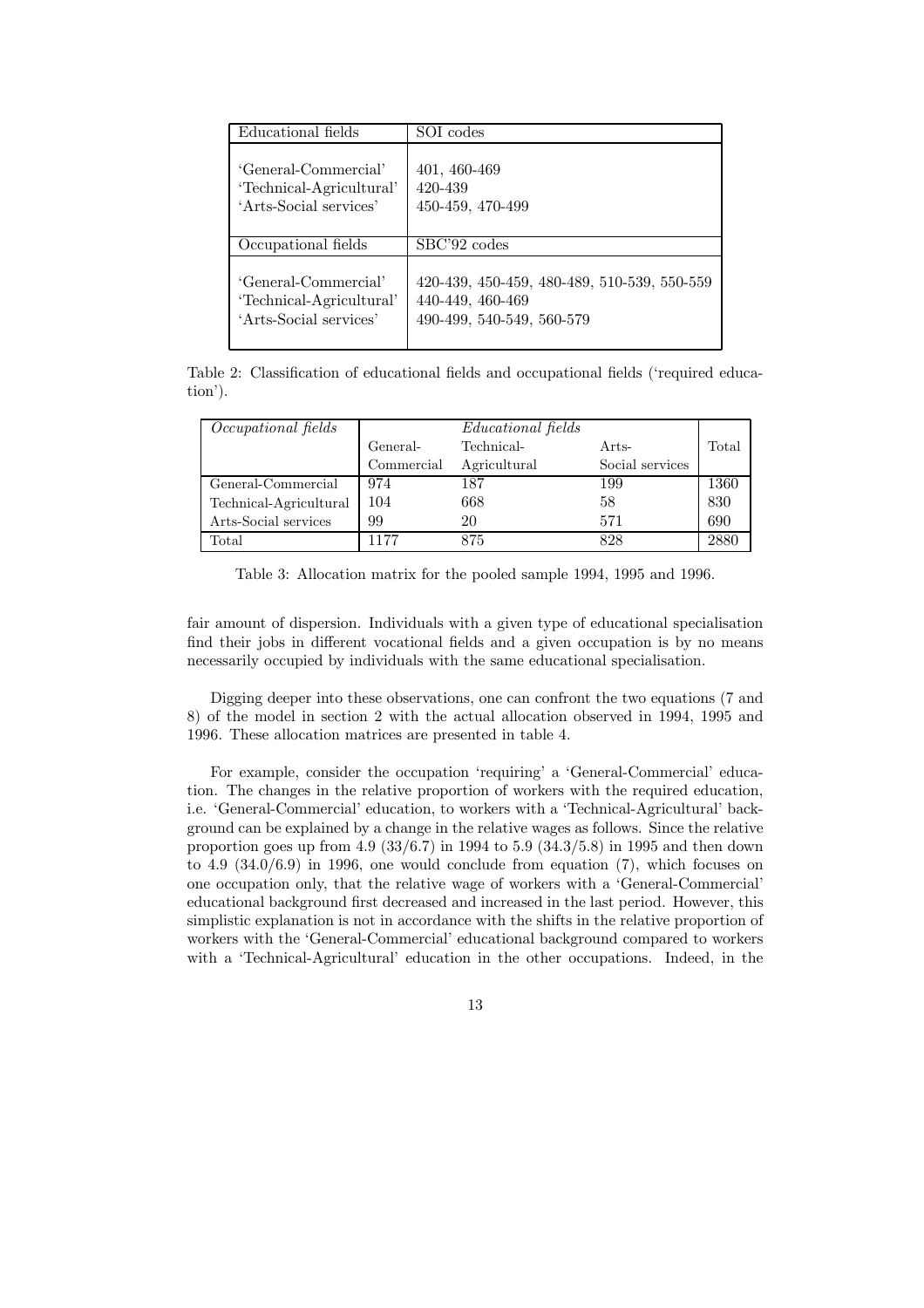| Occupational fields    |            | Educational fields |                 |       |
|------------------------|------------|--------------------|-----------------|-------|
|                        | General-   | Technical-         | Arts-           | Total |
|                        | Commercial | Agricultural       | Social services |       |
|                        | $\%$       | $\%$               | $\%$            | $\%$  |
| 1994                   |            |                    |                 |       |
| General-Commercial     | 33.0       | 6.7                | 6.4             | 46.1  |
| Technical-Agricultural | 3.9        | 23.3               | 2.2             | 29.4  |
| Arts-Social services   | 4.2        | 0.7                | 19.6            | 24.5  |
| Total                  | 41.1       | 30.7               | 28.2            | 100   |
| 1995                   |            |                    |                 |       |
| General-Commercial     | 34.3       | 5.8                | 7.7             | 47.8  |
| Technical-Agricultural | 3.2        | 23.8               | $1.5\,$         | 28.5  |
| Arts-Social services   | 3.0        | 0.5                | 20.2            | 23.7  |
| Total                  | 40.5       | $30.1\,$           | 29.4            | 100   |
| 1996                   |            |                    |                 |       |
| General-Commercial     | 34.0       | 6.9                | 6.7             | 47.6  |
| Technical-Agricultural | 3.8        | 22.6               | 2.3             | 28.7  |
| Arts-Social services   | 3.2        | 0.8                | 19.7            | 23.7  |
| Total                  | 41.0       | $30.3\,$           | 28.7            | 100   |

Table 4: Allocation matrix in percentage of the annual total for 1994, 1995 and 1996.

second occupation, where a 'Technical-Agricultural' education is the 'required' specialisation, one would basically find reverse results, suggesting that the relative wage first increased, between 1994 and 1995, and decreased in the last year  $(3.9/23.3 = 0.17$ in 1994;  $0.13 = 3.2/23.8$  in 1995; and  $0.17 = 3.8/22.6$  in 1996). This is typical of the contradictory results that equation (8) is designed to deal with, as this equation focuses on the allocation of workers in two occupations.

Equation (7) measures direct effects of changes in the relative wages between the educational groups while equation (8) models the indirect effects. Therefore, the picture that emerges on the basis of observed changes in the allocation resulting from 1994 to 1996 is characterised by a chain of reallocations. In a first step, a change in the relative wages of educational groups induces a direct reallocation in each occupation via equation (7). These direct effects might be unsatisfactory to achieve economic goals (maximum profits) such that in a second step, a rebalancing is carried out via equation (8). These indirect effects explain why the relative allocation of people with a 'General-Commercial' educational background to people with a 'Technical-Agricultural' background has opposite signs in accordance with their specific occupational fields.<sup>28</sup>

 $^{28}$  For instance, from 1994 to 1995, this relative allocation in the specific field of workers with a 'General-Commercial' specialisation increased from 4.9 to 5.9, while in the specific field of workers with a 'Technical-Agricultural' specialisation, the relative allocation has decreased from 0.17 to 0.13.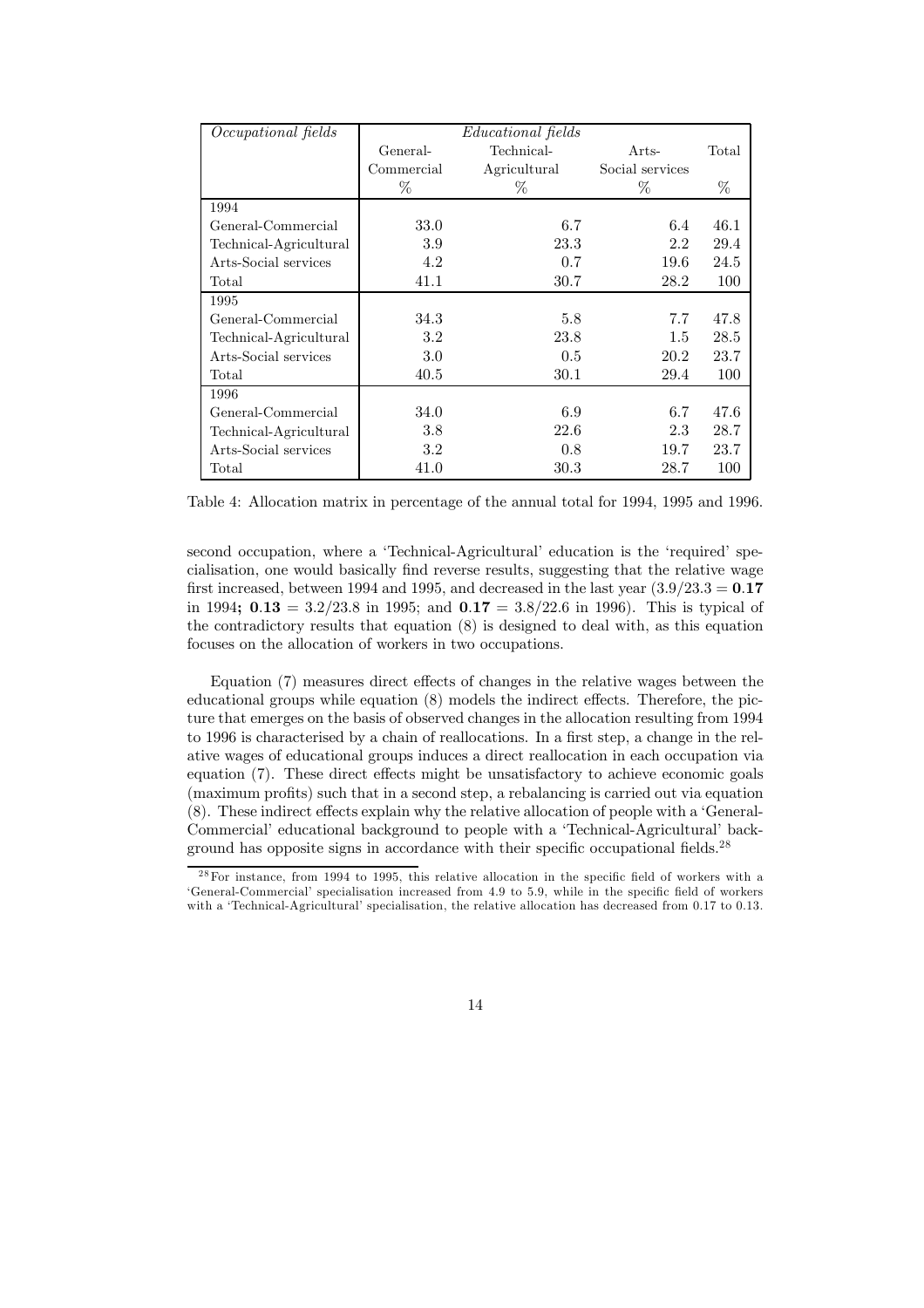#### 5 Earnings function

In this section, data on individuals' earnings are used to estimate the wages  $w_{it}$  necessary for the analysis of the supply structure and elasticity of substitution. In the model of section 2, wages vary by educational specialisation but not by the occupation in which a worker is employed. In this model only educational specialisation determines workers' earnings.

In order to derive wages by education and time period,  $w_{it}$ , as needed for the estimation of equations  $(7)$  and  $(8)$ , an earnings function of the Human Capital type is used, controlling for other personal characteristics as well. Since the data are observed on a rather short run (time periods), the effects of these personal characteristics can reasonably be assumed to be constant over the three year-period of our analysis (1994) to 1996). Furthermore, table 4 shows that some cells are poorly filled, so we will estimate the earnings function on the pooled sample of all three years. However, to allow for changes over time in the effect of education on earnings, a full dummy specification for the combinations of education and time period is included in the regression. The model estimated is therefore a model with all coefficients constant over both cross-sectional and time-series units except for the educational-earnings profiles, which are assumed to vary over time. Coefficients obtained for these dummy variables  $(\beta_{it})$ , educational earnings profiles in each time period, are then saved in  $w_{jt}$  (ln  $w_{jt} = \beta_{jt}$ ) and used in the estimation of the supply parameters in the next section.<sup>29</sup> Note that in absence of precise observations, the work experience is omitted. However, since all individuals selected have the same level of education and left school at more or less the same age, age is a proxy for work experience.

Table 5 shows the results of the OLS estimation. The coefficients indicate that the impact of the field of education is quite substantial. Workers with a 'Technical-Agricultural' educational specialisation have a structural earnings disadvantage compared to the others: their wage differential with the two other groups is negative in every period  $(-0.081 < -0.068 < -0.038$  in 1994,  $-0.061 < -0.019 < 0.019$  in 1995 and  $-0.066 < 0 < 0.015$  in 1996).

The control variables show standard results. Males do not earn significantly more than females (see Johnson and Stafford 1974). However, though there is no significant earnings differential between males and females as such.<sup>30</sup> the career prospects of

 $29$ This method of deriving  $w_{jt}$  has the advantage over the mean or median of earnings by educational categories and time periods, since it controls for cohort effects. While the 'Technical-Agricultural' field of study consists almost entirely of males (about 95%), females are in a large majority (65%) in the field 'Arts-Social services'. Hence, the gap between the average earnings of workers with 'Technical-Agricultural' education and people with 'Arts-Social services' educational specialisation is partly attributable to the gender gap in earnings.

 $30\,\text{We}$  ran a regression without allowing for the interaction of age and job-tenure with gender and found significant earnings differentials in disfavour of females (-0.123). This suggests that earnings differentials between males and females are due to gender differences in experience and tenure. Verdugo and Schneider (1994) do indeed find that the level of human capital accounts for 60% of the wage gap between males and females.

<sup>15</sup>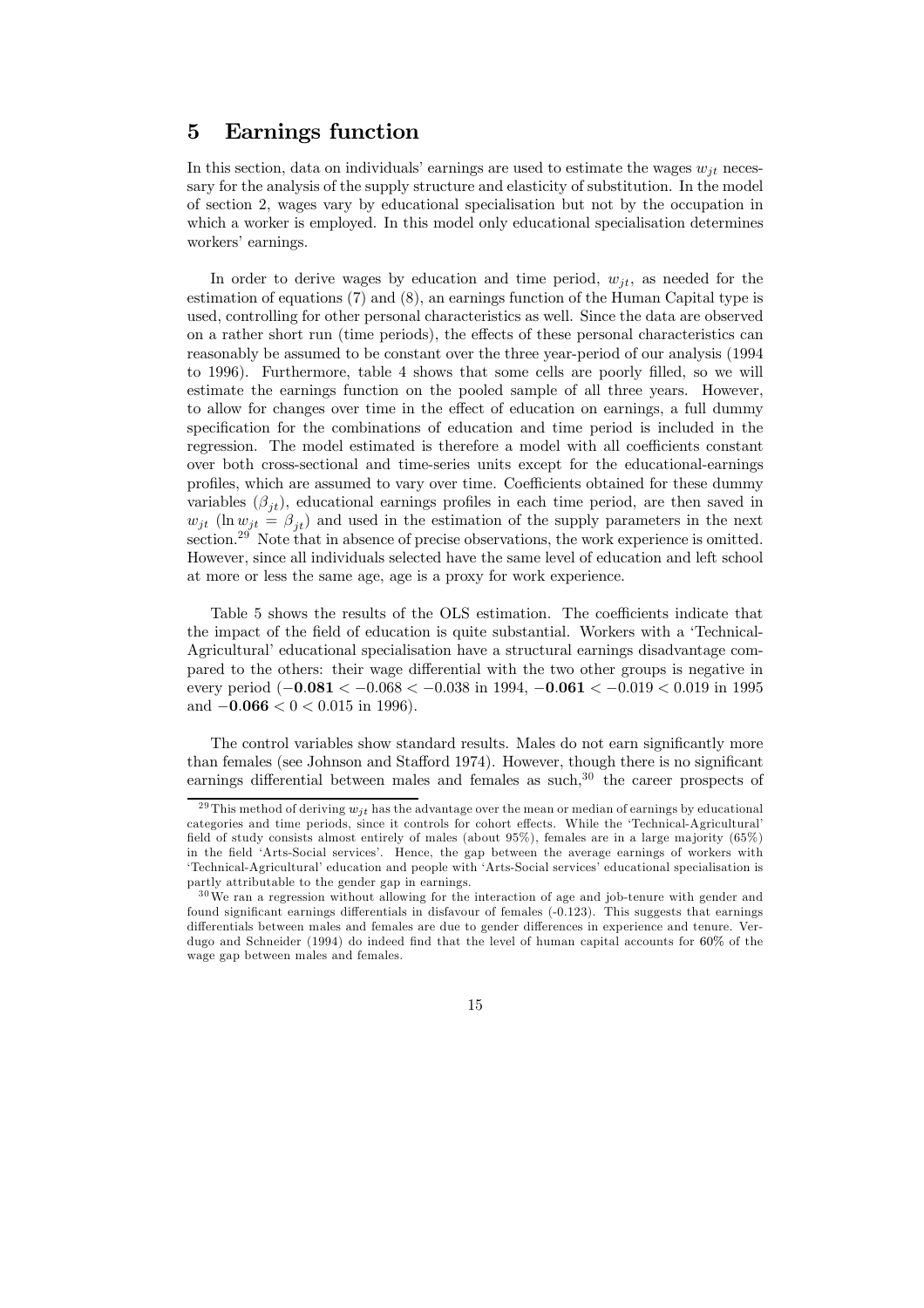men are better than those of women. Indeed, there is an aging effect on earnings differentials between males and females in favour of the former which is estimated at 0.7% per year<sup>31</sup>. The effects of age (experience proxy)<sup>32</sup> and tenure<sup>33</sup> are in the familiar quadratic shape, with respective peaks at 45 years old for men and 40 for women (i.e. 28 years of experience for men and 23 years of experience for women) and after 23 years of job tenure for men and 30 years of job tenure for women. Furthermore, the elasticity of earnings to the weekly hours worked is significant and estimated at 0.938 (significant at 5%). Increasing the number of hours worked per week by  $1\%$ increases net earnings by 0.938%.

#### 6 Supply structure

#### **Empirical estimation**  $6.1$

The estimates of the supply structure parameters are derived using the first-order conditions of the Lagrangian function summarised in equations (7) and (8) of the model.

Though neither total output,  $H_t$ , nor intermediate outputs,  $H_{it}$ , are available in the data, estimates of the parameters of the model are accurately derived via equation (9). However, this requires using the demand for labour  $\langle g, k \rangle$  as a reference, hence the loss of one degree of freedom, giving a system of  $n \times m - 1$  equations. The stochastic specification of the model is basically obtained by adding disturbances to the right-hand sides of each equation in the system.<sup>34</sup>

$$
\langle g^{k} \rangle_{\langle i,j \rangle t} = \ln c_g - \ln c_i + \sigma [\ln a_{ij} - \ln a_{gk} + \ln w_{kt} - \ln w_{jt} \tag{10}
$$

$$
+ \ln PC_i(w_t) - \ln PC_q(w_t)] + \varepsilon_{\langle i \rangle t}
$$

 $31$ Johnson and Stafford's (1974) estimate is 2.6% at the age workers leave school, diminishing (positive coefficient for the quadratic term) to 0 after 15 years of experience.

A possible interpretation of this empirical result is that women are more likely to be employed in part-time jobs than men. Stated otherwise (see Mincer 1993), women are likely to invest less than men in on-the-job training because they 'expect' to spend only part of their adult lives in the labour force. Hence, women accumulate substantially less experience than men in the course of their careers, lowering their human capital compared to men and widening wage-gender differentials (flatter age-experience earnings profiles for women).

 $32$  Boumahdi and Plassard's (1992) estimate for experience is 0.082. Griffin and Cox-Edwards (1993) find 0.069 and Clark and Leslie (1994) find 0.056.

<sup>&</sup>lt;sup>33</sup>Our estimate of tenure profile, i.e. 0.014, is actually smaller than that of Teulings and Hartog  $(1998)$  for the Netherlands (see table 1.2 p37). However, their estimates refer to firms' tenure profiles while our measure is a job tenure profile.

<sup>&</sup>lt;sup>34</sup>In the multifactor case, the direct estimation of  $\sigma$ , using the ratio of factor inputs, requires imposing the restrictions that factor demand is homogenous of degree zero in all factor prices (see Hamermesh (1993, p72)). A appendix C shows that equation (9) satisfies these restrictions.

<sup>16</sup>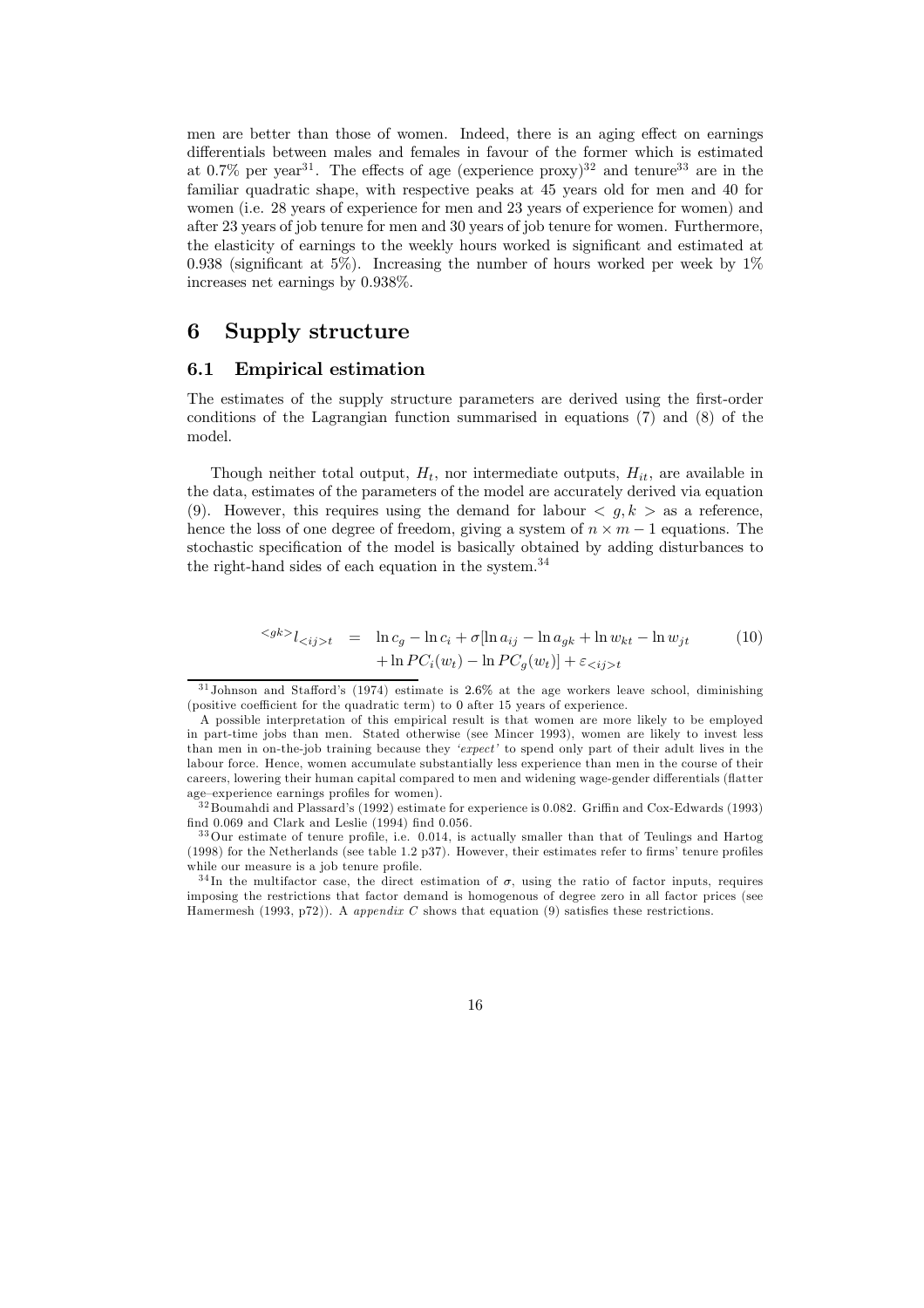|                                | Coefficient |                |
|--------------------------------|-------------|----------------|
| <b>Educational</b> fields      |             |                |
| 1994                           |             |                |
| General-Commercial             | $-0.038$    | (0.024)        |
| Technical-Agricultural         | $-0.081$    | $(0.027)^{a}$  |
| Arts-Social services           | $-0.068$    | $(0.027)^{b}$  |
| 1995                           |             |                |
| General-Commercial             | $-0.019$    | (0.025)        |
| Technical-Agricultural         | $-0.061$    | $(0.028)^{b}$  |
| Arts-Social services           | 0.019       | (0.027)        |
| 1996                           |             |                |
| General-Commercial             | ref         |                |
| Technical-Agricultural         | $-0.066$    | $(0.027)^{b}$  |
| Arts-Social services           | 0.015       | (0.027)        |
| Control variables:             |             |                |
| Constant                       | 3.045       | $(0.116)^{a}$  |
| In weekly hours worked         | 0.938       | $(0.017)^{a}$  |
| Age                            | 0.063       | $(0.005)^{a}$  |
| Age squared                    | $-0.0007$   | $(0.0000)^{a}$ |
| Job tenure                     | 0.014       | $(0.003)^{a}$  |
| Job tenure squared             | $-0.0003$   | $(0.0000)^{a}$ |
| Female                         | 0.107       | (0.057)        |
| Female interaction with age    | $-0.007$    | $(0.002)^{a}$  |
| Female interaction with tenure | 0.004       | (0.002)        |
| $\overline{R}^2$               | 0.695       |                |
| n                              | 2880        |                |
|                                | 0.120       |                |

Standard deviation  $( )$ 

 $a:$  significant at  $1\%$ 

 $b\!\!$  significant at  $5\%$ 

Table 5: Earnings function for pooled sample 1994-1995-1996, the log of the net monthly income being the dependent variable.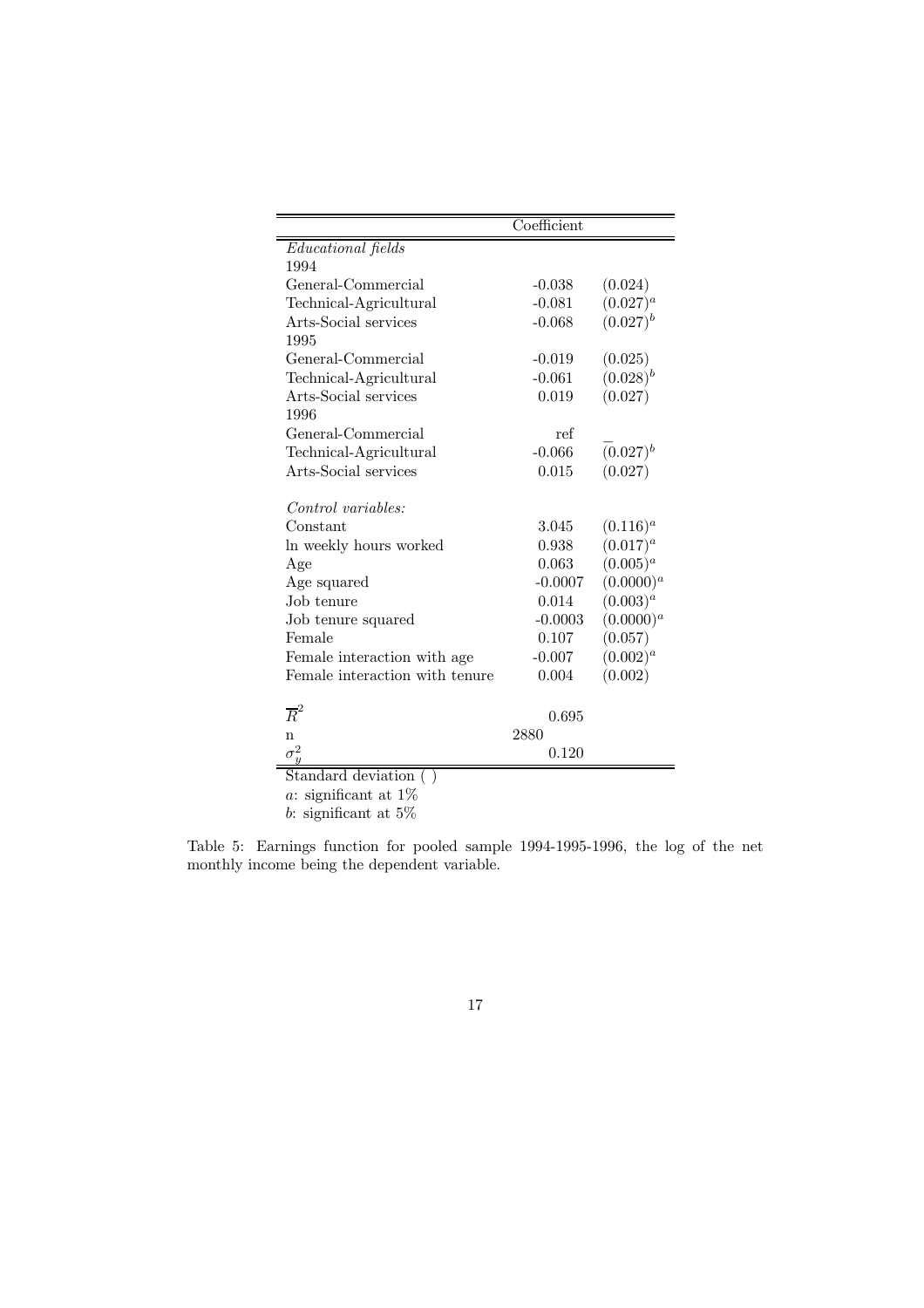with  $\langle i j \rangle \exists \langle 1, ..., n \rangle \times \langle 1, ..., m \rangle / \langle g k \rangle$  and where  $\langle g k \rangle l_{\langle i j \rangle t}$  stands for the logarithm of  $L_{ij}/L_{gk}$ , and  $\langle g, k \rangle$  is used as a reference.<sup>35</sup>

Applied on the particular allocation matrix defined in section 3, the disturbance vector is:

$$
\varepsilon_t = (\varepsilon_{\le 11 > t}, \varepsilon_{\le 12 > t}, \varepsilon_{\le 13 > t}, \varepsilon_{\le 21 > t}, \varepsilon_{\le 12 > t}, \varepsilon_{\le 22 > t}, \varepsilon_{\le 33 > t}, \varepsilon_{\le 31 > t}, \varepsilon_{\le 32 > t})' \tag{11}
$$

where individual components of  $\varepsilon_t$  relate to eqs. (10) for  $\langle i j \rangle \exists \langle 1, ..., 3 \rangle^2$  /  $33$  > and the allocation of people with a 'Arts-Social services' educational background working in their specific field, i.e. 'Arts-Social services' occupational field, is used as a reference, input  $L_{33}$ .

It is assumed that  $\varepsilon$  follows a multivariate Laplace-Gauss distribution which is timeindependent. Moreover, attempts to estimate the covariances among the elements of the disturbance vector failed, probably because of collinearity problems and the relatively small number of measurements in time  $(T = 3)$ . More seriously, in the system of equations depicted by equation (10) the explanatory variables, i.e. the wages set  $w_{it}$ , are measured with errors (estimated from an earnings function) since they are unobservable. Judge et al. (1985) propose to formulate such a model as a multiple equation model. The underlying stochastic assumptions are that in each equation the error components are independent of the unobserved variables (explanatory variables) and therefore:

$$
E\left[\varepsilon\varepsilon'\right] = \Omega \text{ diagonal}
$$

Consequently, it is also assumed that  $\varepsilon$  are distributed with a diagonal covariance matrix. Using the Full Information Maximum Likelihood  $(FIML)$  method to simultaneously estimate equations (10), provides consistent and efficient estimates of the parameters of the model (see Judge et al. 1985).

The concentrated log-likelihood function<sup>36</sup> is obtained as:

$$
LHF = -\left(\frac{T}{2}\right) \ln \left| diag\left(T^{-1} \sum_{t=1}^{T} e_t e_t'\right)' \otimes I_{n^2 - 1} \right| \tag{12}
$$

 $35$  The index couple i, j is written between inequality signs in order to avoid misunderstanding.  $\langle i j \rangle$  is actually a one dimensional index of equations.<br> $\langle i j \rangle$  is actually a one dimensional index of equations.<br> $\frac{36}{\text{The system contains actually } n^2 - 1}$  equations, where *n* is the number of educational and occu-

pational categories considered.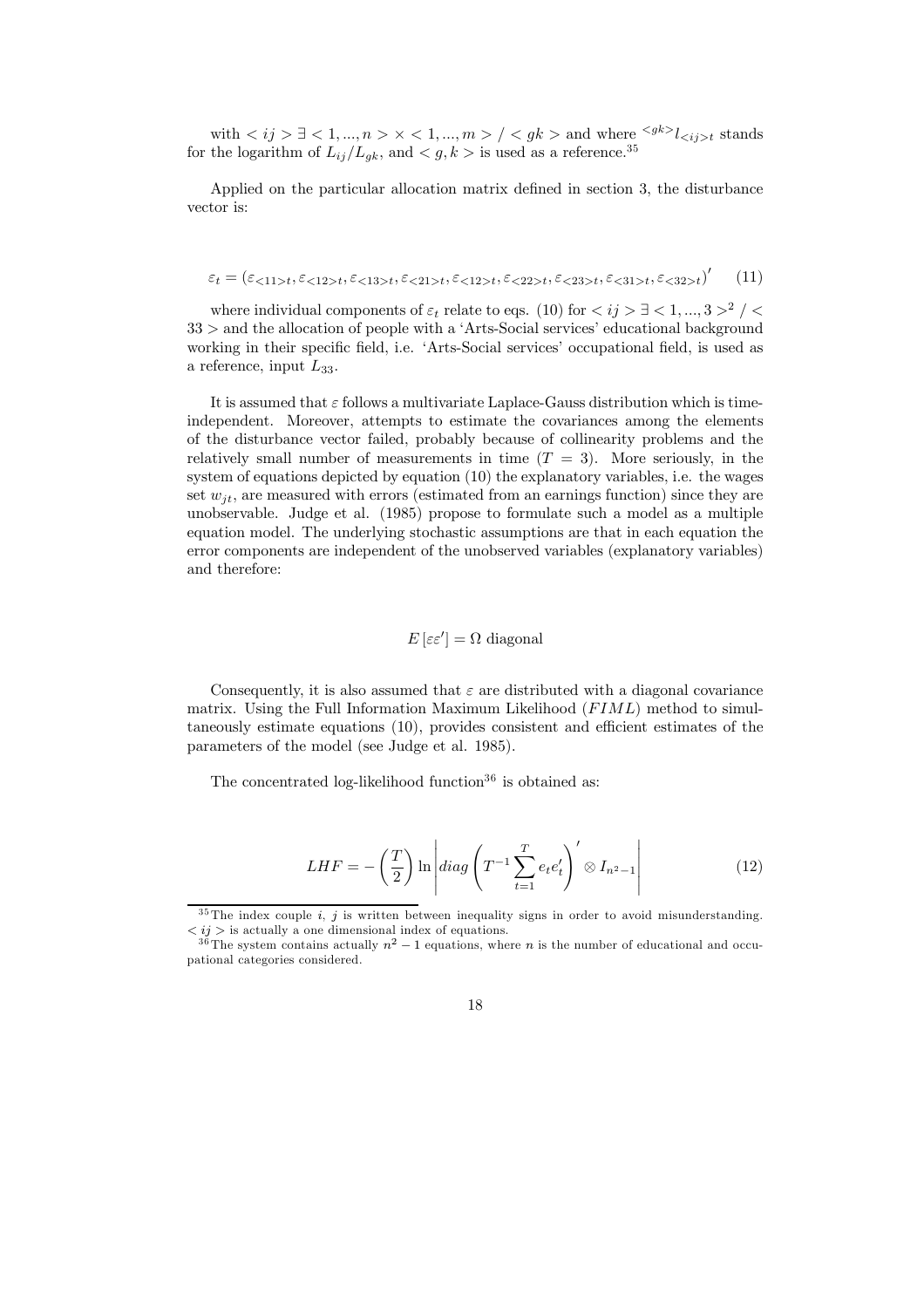where

$$
e_t = (e_{\langle 11 \rangle t}, e_{\langle 12 \rangle t}, e_{\langle 13 \rangle t}, e_{\langle 21 \rangle t}, e_{\langle 12 \rangle t}, e_{\langle 22 \rangle t}, e_{\langle 23 \rangle t}, e_{\langle 31 \rangle t}, e_{\langle 32 \rangle t})'
$$
  
and

$$
e_{\langle i,j \rangle t} = \widehat{\varepsilon}_{\langle i,j \rangle t}
$$

Thus the size of the final estimation problem is  $8 = n^2 - 1$  equations ( $L_{33}$  is used as reference) in order to get estimates of the supply structure (3  $c_i$  and 6  $a_{ij}$  parameters, since the sum by occupation is restricted to one) and the elasticity of educational substitution  $\sigma$ . Judge et al. (1985) notes that estimations of the parameters in this model, containing measurement errors in both dependent and independent variables, raise the question of model identification. There are different parameter values that will produce the same expected moment matrix of observable variables. However, if we place sufficient restrictions on the parameters, it may be possible to find only one structure that is consistent with the observed information and restrictions. To remedy the identification problem, we can either restrict the  $c_i$ 's to one and estimate the  $a_{ij}$ 's or use the notation of section 2 and replace  $a_{ij}$  with  $\pi_{ij}/\sum \pi_{ij}$  in equation (10). Using the second method, once simplified in each intermediate output  $H_i$ , the

factor  $\left(\sum_{j} \pi_{ij}\right)^{\frac{\sigma}{1-\sigma}}$  appears alone. Setting  $c_i = \left(\sum_{j} \pi_{ij}\right)^{\frac{\sigma}{1-\sigma}}$  we can estimate the parameters  $\pi_{ij}$ , with  $\pi_{ii} = 1\forall i$  to avoid perfect multicolinearity. Both methods are equivalent and produce the same estimates. Since the second method produces direct estimations of the  $\pi_{ij}$ 's, we use this method to derive estimates of the model.

Results of the FIML estimation procedure are presented in Table 6. Columns refer to the educational specialisation and rows to the occupational field. The two last rows contain the estimated educational elasticity of substitution  $\sigma$  and the maximum value of the likelihood function  $LHF$ . The elasticity of substitution between the various educational specialisations is estimated at  $0.79<sup>37</sup>$ . The 'horizontal' elasticity of substitution between the educational specialisations lies in the same range of magnitude as the elasticities between educational levels. Johnson (1970) estimates the elasticity of substitution between college graduates and high-school graduates at 1.34 and Grant  $(1979)$  finds elasticities between different groups of years of schooling of 0.77, 0.21 and 1.16 (for 0-8 vs. 9-12, 0-8 vs. 13+ and 9-12 vs. 13+ respectively). Broer and Jansen (1989) and Hebbink (1990) use time series instead of cross-section data.<sup>38</sup> Broer

 $37$ That is, a 1% increase in the nominal wage of workers with 'General-Commercial' background relative to the nominal wage of workers with a 'Technical-Agricultural' specialisation induces a 0.79% increase in the demand for the latter category of workers relative to the demand for the former, ceteris paribus.

<sup>&</sup>lt;sup>38</sup>It should be noted that cross-section estimates are expected to suffer an upward bias due to scale effects (see Hamermesh and Grant 1979 and Hamermesh 1993). For that reason the estimates of time series are expected to be below those of cross-section estimates.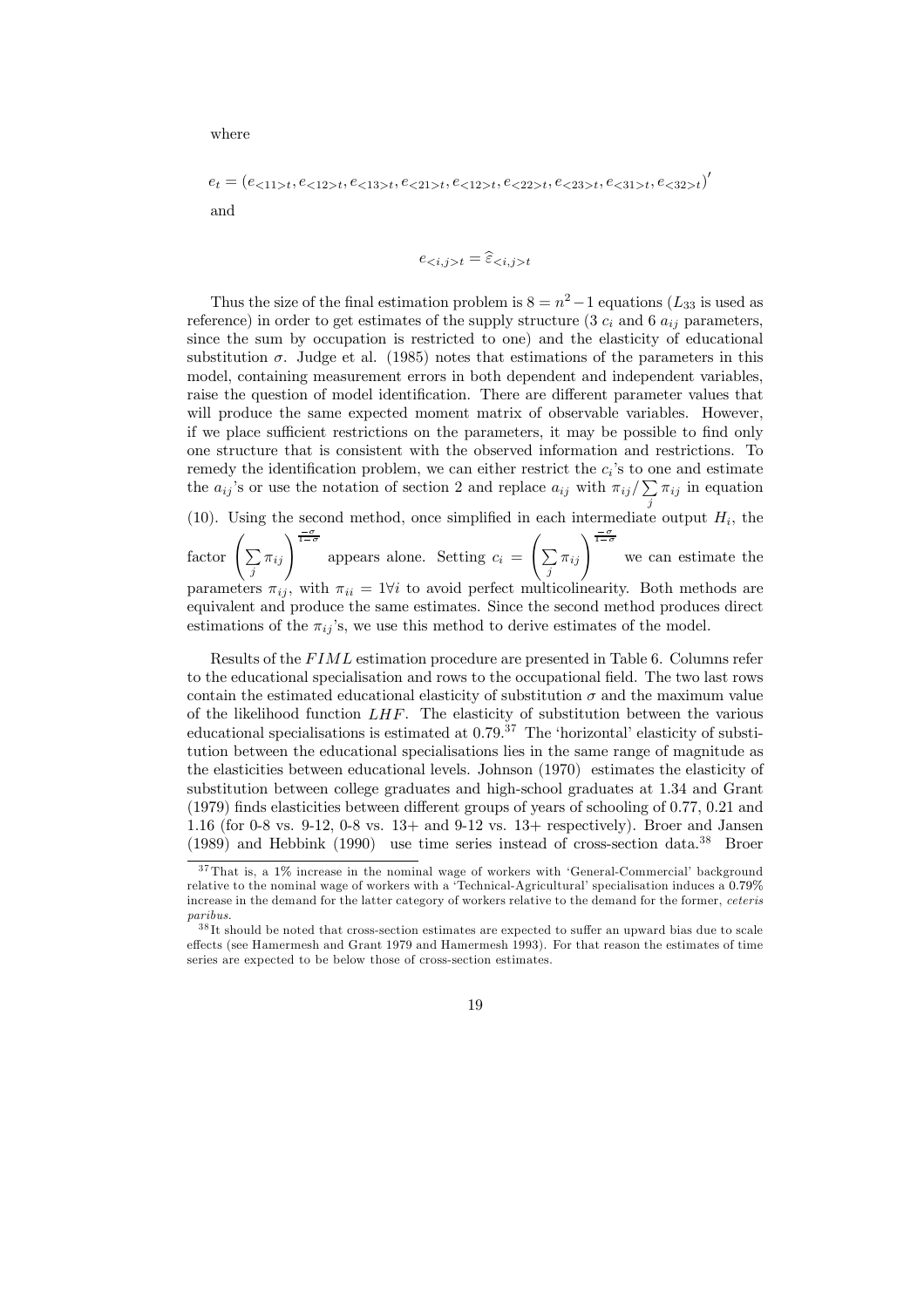| Occupational fields      |               | <i>Educational</i> fields |                 |
|--------------------------|---------------|---------------------------|-----------------|
|                          | General-      | Technical-                | Arts-           |
| $\pi_{ii}$               | Commercial    | Agricultural              | Social services |
| General-Commercial       |               | 0.1158(0.007)             | 0.1337(0.007)   |
| Technical-Agricultural   | 0.0979(0.010) |                           | 0.0460(0.007)   |
| Arts-Social services     | 0.1035(0.016) | 0.0130(0.002)             |                 |
| $\sigma = 0.7862(0.019)$ |               |                           |                 |
| $-LHF = 2.573$           |               |                           |                 |

Standard deviation ()

Table 6: Supply structure estimates.

and Jansen's elasticity of substitution between workers with primary education on the one hand and extended primary and secondary education on the other hand is 0.3. Hebbink finds an elasticity of substitution between lower and intermediate educated workers of 0.52.

The educational groups are significantly elastic (Leontief specification  $\sigma = 0$  rejected at 1%). Furthermore, it appears that  $\sigma$  is significantly different from unity (one-sided t-test  $H_0$ :  $\sigma = 1$ , the null hypothesis can be rejected at 1%). Regarding the shape of the production function, a Cobb-Douglas specification would therefore be less accurate than the CES specification we use here. Although workers with different educational specialisations are significantly substitutable, they are far from being perfectly substitutable  $(\sigma \ll \infty)$  as is implicitly assumed in studies focussing on levels only.<sup>39</sup> The homogeneity of workers with different educational specialisations is not supported, especially since the productivity parameters differ significantly overall.

#### $6.2$ Direct and indirect reallocation routes

The horizontal flexibility of the labour market can be characterised by direct and indirect reallocation routes depending on the supply structure (productivity parameters and elasticity of substitution) and the origin of the supply shock as mentioned in section  $2$  (see Dupuy and Borghans 2000). In section 2, the conditions for the supply structure parameters have been derived on the basis of equal wages in the long run.

In this sub-section we simulate reciprocal supply shocks in two different educational specialisations holding the third specialisation balanced such that the aggregated demand and supply of workers at the intermediate level of education is also balanced. As was noted in section 2, this shock in the *composition* of labour supply is introduced in the form of reciprocal unbalances in labour segments in positions  $A$  and  $C$ . The three resulting situations are such that each of the three educational specialisations

 $39$ See appendix A for details.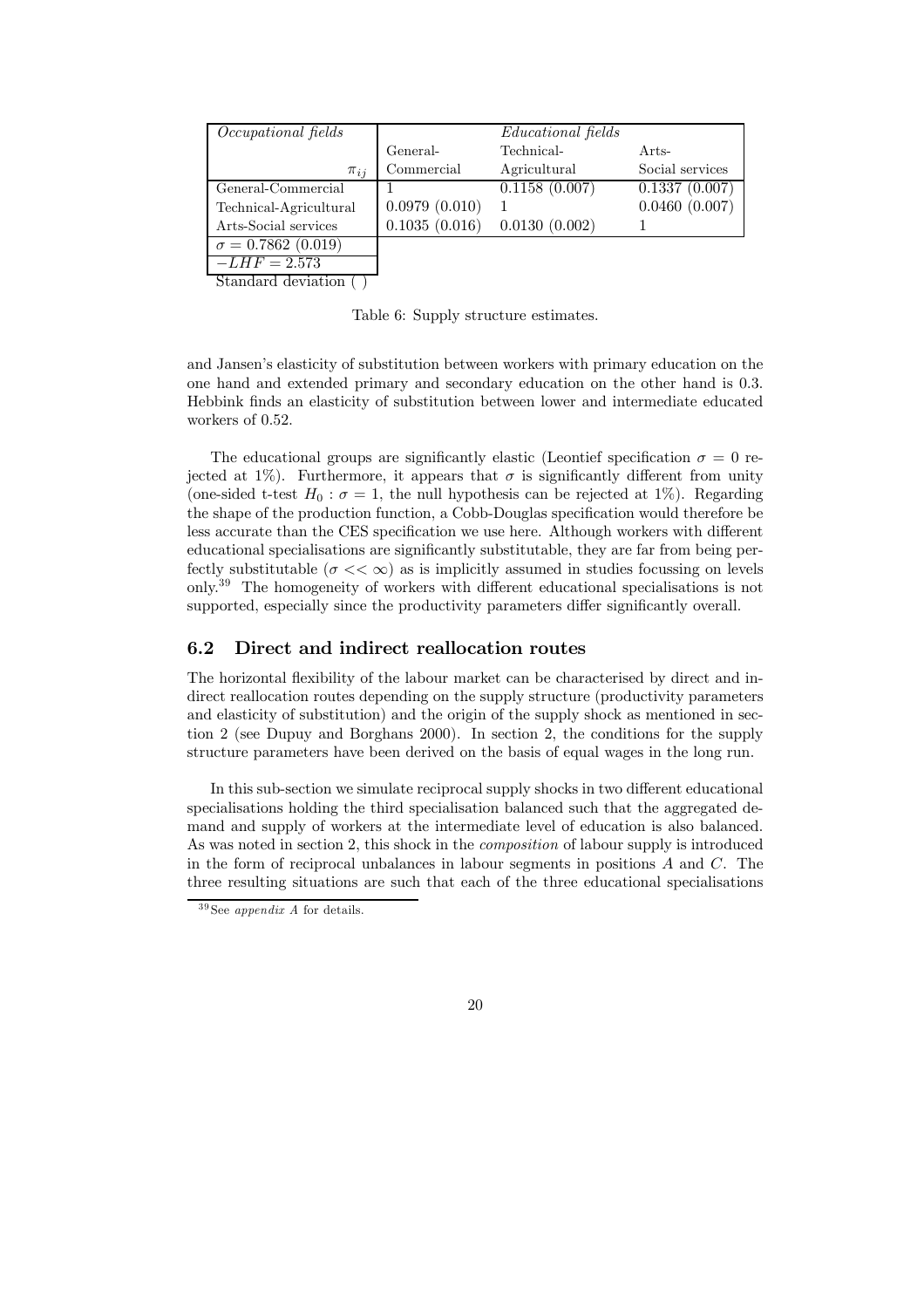is in position  $B$ , and correspond to the three feasible permutations<sup>40</sup> of the educational fields 'General-Commercial', 'Technical-Agricultural' and 'Arts-Social services' in positions  $A, B$  and  $C$ .

The first permutation has the 'Technical-Agricultural' field in place B. Therefore, the supply shock initially leads to shortages or surpluses of 'General-Commercial' educated workers and a reciprocal surplus or shortage of 'Arts-Social services' graduates, while there are as many 'Technical-Agricultural' graduates as initially demanded. The supply structure is as stated in table 7.

The reallocation routes in response to this supply shock would be intensively based on direct substitution. Indeed, since  $a_{CB}$  and  $a_{BC}$  are very low compared to the other parameters, the indirect routes are inefficient. Substituting workers with 'General-Commercial' education with those with 'Arts-Social services' education in their respective occupational fields would be an optimal reallocation of workers with the two educational backgrounds involved. Furthermore, the effect on the wages of workers with a 'Technical-Agricultural' background is quite substantial since neither condition 1 nor condition 3 are fulfilled (see section 2). This effect increases in the case of shortages of workers with educational specialisation 'General-Commercial' and surpluses of workers with educational specialisation 'Arts-Social services', and decreases in the opposite case.

The second permutation depicts a supply shock that lets workers with an educational specialisation 'Arts-Social services' balance the demand and supply of the various market segments. The supply structure is shown in table 8.

Like the previous situation, indirect routes are of little importance, as indicated by the relatively low values of  $a_{BA}$  and  $a_{AB}$ . The direct substitution between the educational groups 'General-Commercial' on the one hand and 'Technical-Agricultural' appears to be the firms' optimal reallocation option. However, the impact of the supply shock on the wages of workers with educational specialisation 'Arts-Social services' is still substantial (conditions 1 and 3 are not fulfilled) though less important than in the previous case. A positive effect is observed when a shortage of workers with educational specialisation 'Technical-Agricultural' is combined with a surplus of workers with 'General-Commercial' educational background, whereas there is a negative effect in the opposite case.

The last permutation is the case in which the 'General-Commercial' educational segment balances the demand and supply of the various market segments. The relative composition of the labour supply in 1995 exhibits surpluses of workers with 'Technical-Agricultural' vocational specialisation (i.e.  $+0.45$ , see Table 10 in appendix D) and shortages of workers with 'Arts-Social services' educational background (-0.44) while

<sup>&</sup>lt;sup>40</sup>There is actually six possible permutations of  $\{j, k, l\}$  in  $\{A, B, C\}$ . However, whether  $j = A$  and  $l = C$  or  $l = A$  and  $j = C$  makes no difference to the *reallocation routes* involved. Only the signs of the wage effects are changed.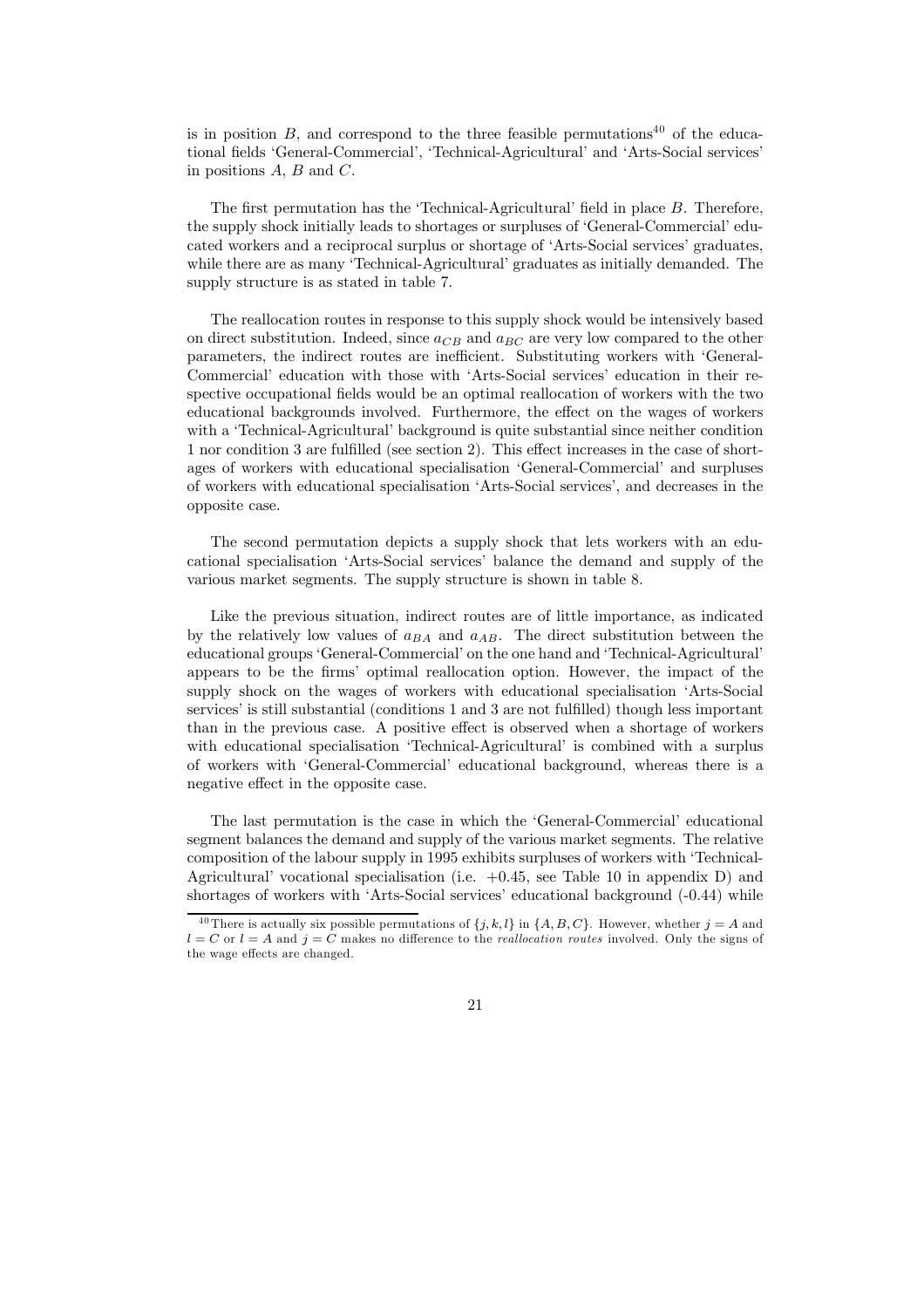the educational segment 'General-Commercial' is almost balanced (-0.01). The allocation matrix in 1995 is therefore a concrete illustration of this last simulation. The supply structure depicted is shown in Table 9.

In contrast to the two previous cases, direct substitution in the specific occupation of the unbalanced educational segments is in this case inefficient because of the relatively low values of  $a_{CA}$  and  $a_{AC}$  (though fairly homogenous). On the contrary, the relative homogeneity of  $a_{BA}$  and  $a_{BC}$  combined with their relatively large values would lead firms in the specific field of the balanced segment ('General-Commercial' in 1995) to directly substitute workers with an educational background for which there are shortages ('Arts-Social services') with workers with the educational specialisation that faces surpluses ('Technical-Agricultural'). In 1995, almost half of the surplus of workers with a 'Technical-Agricultural' educational specialisation was allocated to the specific occupation of workers with the educational background 'General-Commercial' to directly meet the shortage of people with educational specialisation 'Arts-Social services'. An indirect route would be efficient since  $a_{AB}$  and  $a_{CB}$  are relatively large and homogeneous. Therefore, it is possible to substitute education 'General-Commercial' with 'Technical-Agricultural' in the specific occupational field of the latter, and to substitute 'Arts-Social services' with 'General-Commercial' in the specific occupational field of the former, and *vice versa*. This operation therefore reallocates some workers with a 'General-Commercial' education from the specific occupational field of workers with an educational background for which there are surpluses to the specific occupational field of those in shortage. In 1995,  $25\%$  (0.09/0.45) of the supply shock is absorbed by this indirect reallocation route. Indeed, about half of the surplus  $(0.2/0.45)$ of workers with educational specialisation 'Technical-Agricultural' is allocated to its specific occupation such that people with a 'General-Commercial' education who were initially (long run) expected to work in this occupation are actually allocated to the specific field of people with the 'Arts-Social services' educational specialisation.

As a consequence, and in contrast to the two previous cases, the wage effect observed in the labour segment at position  $B$ , i.e. educational specialisation 'General-Commercial', is almost zero since this supply structure closely matches the three conditions of section 2, as the example of 1995 illustrates. The wage paid to workers from this educational segment is insensitive to supply shocks occurring on the other educational segments.

The reciprocal shocks in the composition of the labour supply analysed so far have emphasised the role played by the 'General-Commercial' educational segment of the labour market. In a situation of surpluses of workers with a 'Technical-Agricultural' educational background combined with a reciprocal shortage of the workers specialised in 'Arts-Social services', the reallocation route of firms is indirect. Some workers with 'General-Commercial' initially expected to work in the specific occupation of workers in surpluses, are reallocated to the specific occupation of the workers for which the educational segment faces shortages. However, the relevance of this indirect reallocation route depends on the relative supply of workers with a 'General-Commercial'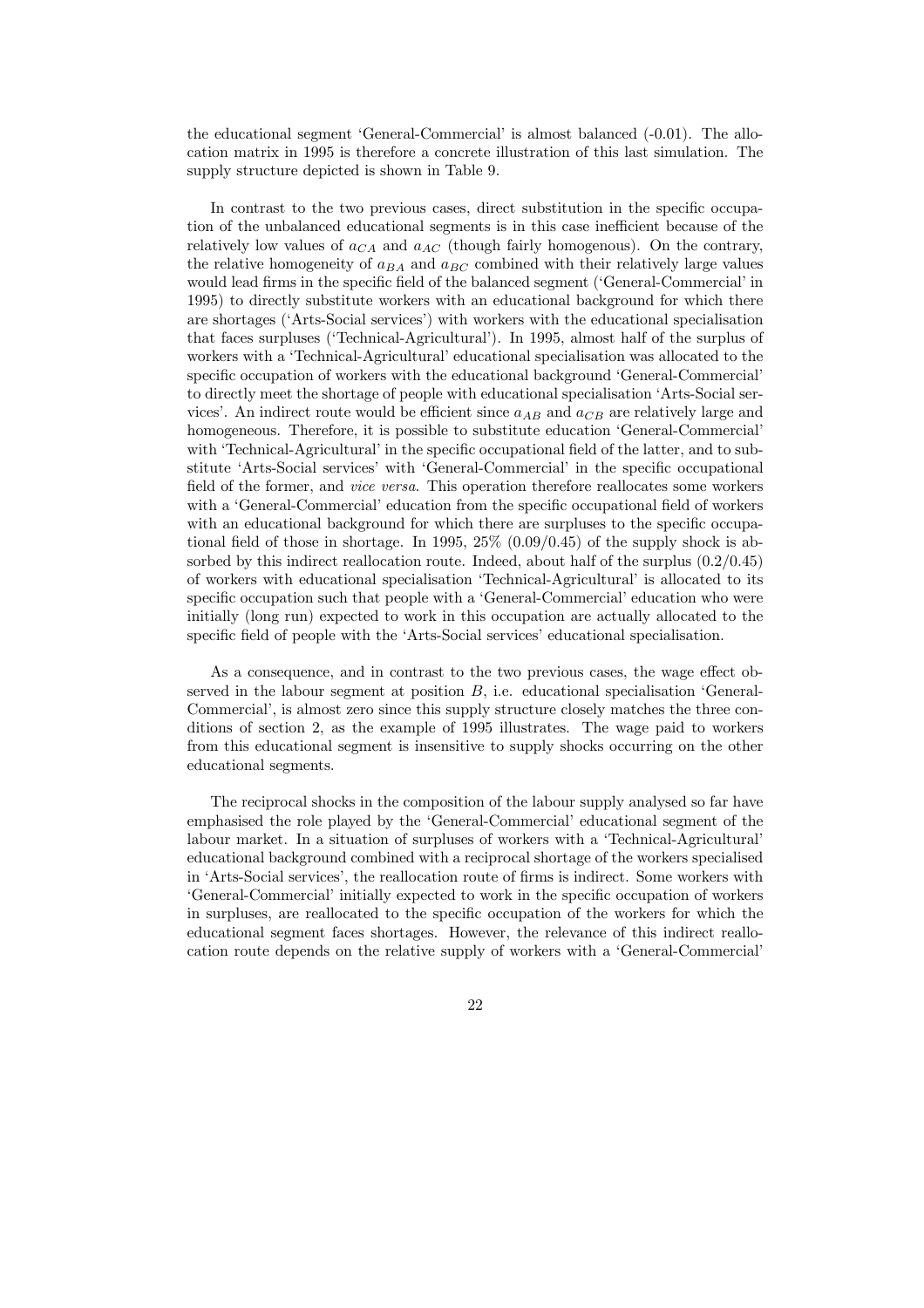| <i>Occupational fields</i> |               | <i>Educational fields</i> |                 |
|----------------------------|---------------|---------------------------|-----------------|
|                            | $A = General$ | $B = Technical-$          | $C = Arts -$    |
| $\pi_{ii}$                 | Commercial    | Agricultural              | Social services |
| A=General-Commercial       |               | 0.1158                    | 0.1337          |
| B=Technical-Agricultural   | 0.0980        |                           | 0.0460          |
| $C = Arts-Social$ services | 0.1035        | 0.0130                    |                 |

Table 7: Supply structure with opposite exogenous supply shocks in educational segments 'General-Commercial' and 'Arts-Social services'.

| Occupational fields          |                  | <i>Educational</i> fields |               |
|------------------------------|------------------|---------------------------|---------------|
|                              | $A = Technical-$ | $B = Arts$                | $C = General$ |
| $\pi_{ii}$                   | Agricultural     | Social services           | Commercial    |
| $A = Technical-Agricultural$ |                  | 0.0460                    | 0.0980        |
| B=Arts-Social services       | 0.0130           |                           | 0.1035        |
| $C = General-Comment$        | 0.1158           | 0.1337                    |               |

Table 8: Supply structure with opposite exogenous supply shocks in educational segments 'Technical-Agricultural' and 'General-Commercial'.

| Occupational fields          |                 | <i>Educational</i> fields |                 |
|------------------------------|-----------------|---------------------------|-----------------|
|                              | $A =$ Arts-     | $B = General$             | $C = Technical$ |
| $\pi_{ii}$                   | Social services | Commercial                | Agricultural    |
| $A = Arts-Social$ services   |                 | 0.1035                    | 0.0130          |
| B=General-Commercial         | 0.1337          |                           | 0.1160          |
| $C = Technical-Agricultural$ | 0.0460          | 0.0980                    |                 |

Table 9: Supply structure with opposite exogenous supply shocks in educational segments 'Arts-Social services' and 'Technical-Agricultural'.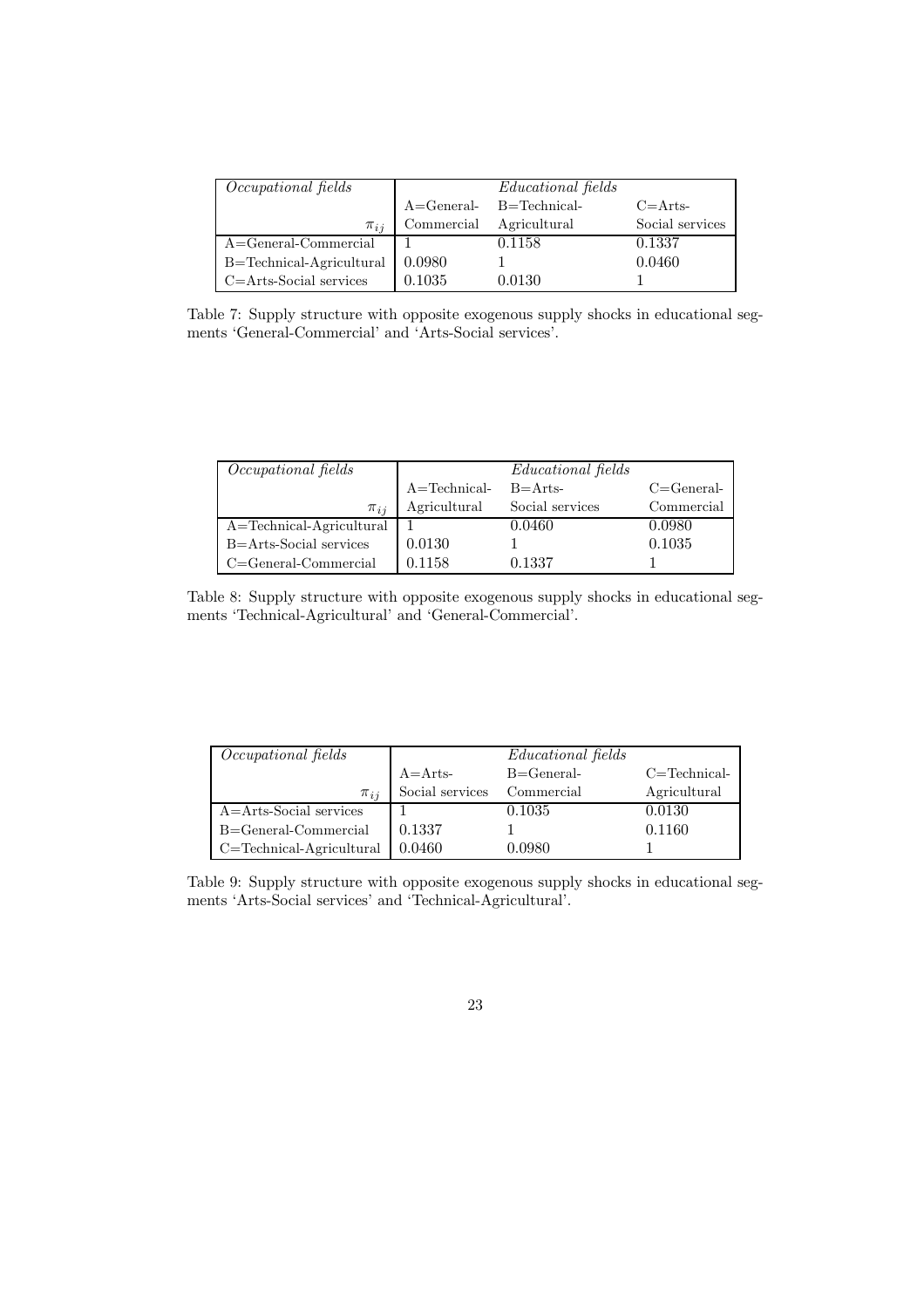

Figure 1: Wage changes and the role of the 'General-Commercial' educational segment.

 $24\,$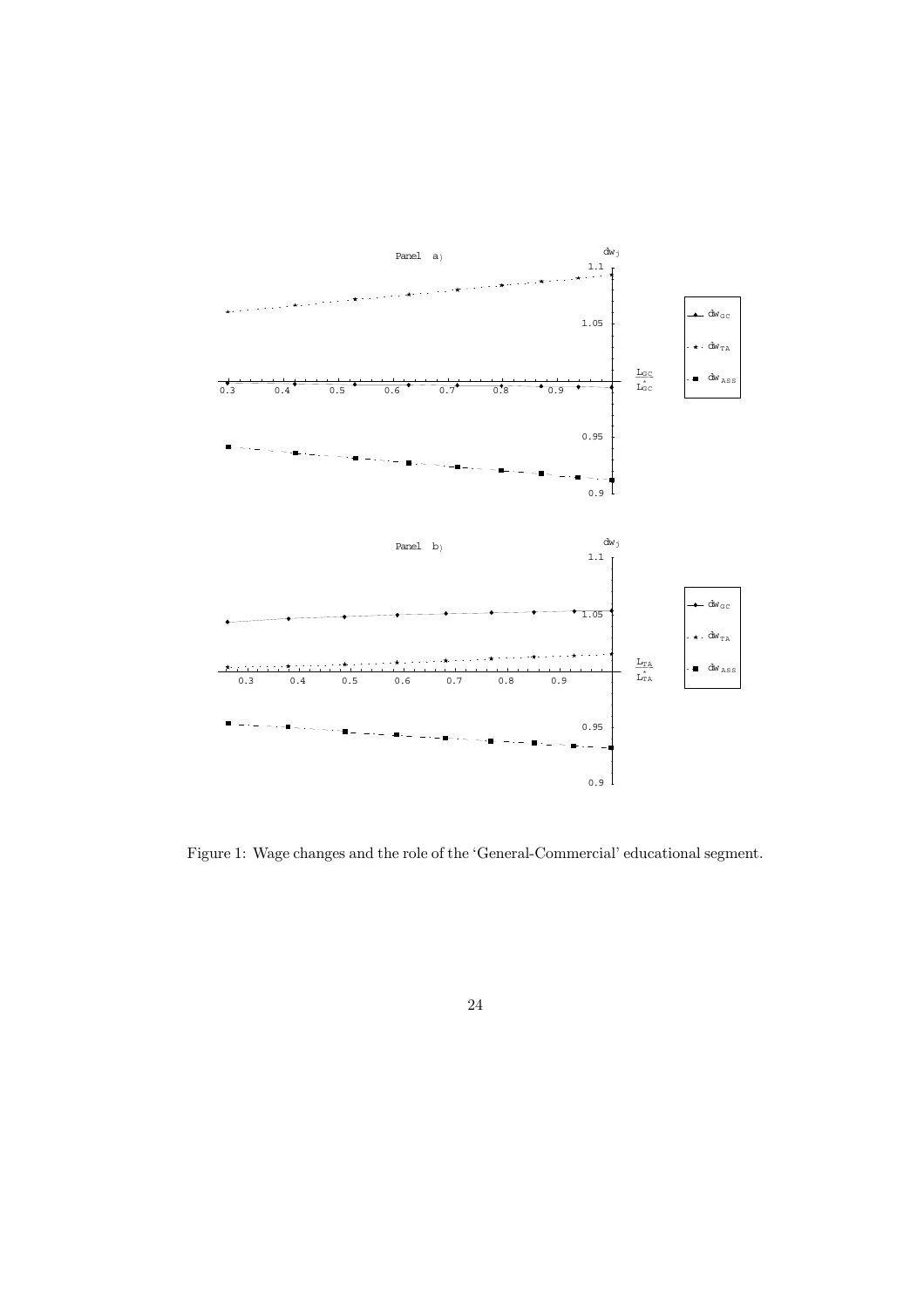education. As soon as the share of workers with a 'General-Commercial' educational background in the total supply is relatively small, the indirect reallocation route is replaced by a direct reallocation in the occupational field 'General-Commercial'. In order to illustrate this in terms of wage changes, we have simulated the wage effects of a  $x\%$  drop in the share of workers with a 'General-Commercial' education in the total labour supply. Two situations are compared, one in which the proportion of workers with a 'Technical-Agricultural' education to workers with an 'Arts-Social services' education remains constant and equal to the optimal proportion (i.e. as  $L_{GC}$  goes down  $L'_{TA}/L'_{ASS} = L^*_{TA}/L^*_{ASS} = 1.04$ , and one for which this proportion remains constant but is smaller than the optimal shares (i.e. as  $L_{GC}$  goes down  $L_{TA}^{''}/L_{ASS}^{''} < L_{TA}^{*}/L_{ASS}^{*}$ ). The relative wage changes between the two situations, i.e.  $dw_j = \frac{w_j}{w_j} \forall j$ , are drawn in Figure 1, Panel a. Panel b shows in a similar way the relative wage changes in case of a decreasing supply of workers with a 'Technical-Agricultural' education. $41$ 

Panel a indicates that the wages of workers with a 'General-Commercial' educational background stay relatively unaffected by reciprocal shocks in the supply occurring in the other educational segments regardless of the relative proportion of workers with a 'General-Commercial' education in the total supply. By contrast, due to a reciprocal shock on the two other segments, the initial wage effect for workers with a 'Technical-Agricultural' education falls as their relative supply decreases, as shown in Panel b. A striking result appears by comparing the slopes (in absolute value) of the wage changes for workers in surpluses and shortages in both Panels a and b. These slopes can be interpreted as a reduction in the wage effect due to a reciprocal supply shock between two educational segments (i.e. 'Technical-Agricultural' and 'Arts-Social services' in Panel a and 'Arts-Social services' and 'General-Commercial' in Panel b) as the proportion of workers from the third segment (i.e. 'General-Commercial' in Panel a and 'Technical-Agricultural' in Panel b) drops. For instance, in Panel a, when the proportion of workers with a 'General-Commercial' education is optimal, a reciprocal shock<sup>42</sup> would induce a  $9.4\%$  increase in the wages of workers with a 'Technical-Agricultural' education, while a 6.6% increase would be expected when the proportion of workers with a 'General-Commercial' education is at  $40\%$  of its optimum  $(L_{GC}/L_{GC}^* = 0.4)$ . This means that when the proportion of workers with a 'General-Commercial' education is  $x\%$  of its optimum, the effect of a reciprocal supply shock on the wage of workers with a 'Technical-Agricultural' educational background is only  $(9.4-0.047*(1-x))\%$  (where  $0.047 = \frac{9.4\% - 6.6\%}{100\% - 40\%}$  is the slope coefficient in question). The magnitudes of the slope coefficients in Panel a are 0.047 and 0.043 for workers with education 'Technical-Agricultural' and 'Arts-Social services', respectively, and in Panel b 0.014 and 0.032 for workers with a 'General-Commercial' and 'Arts-Social services' education respectively. These results show that *ceteris paribus* the wage structure is

<sup>&</sup>lt;sup>41</sup>Note that in Panels a and b, we have  $\frac{L_{TA}^{r}/L_{ASS}^{r}}{L_{TA}^{*}/L_{ASS}^{*}} = \frac{L_{GC}^{r}/L_{ASS}^{*}}{L_{GC}^{*}/L_{ASS}^{*}} = 0.94$  (with  $L_{TA}^{*}/L_{ASS}^{*} = 1.04$  and  $L_{GC}^{*}/L_{ASS}^{*} = 1.42$ ), such that the reciprocal shock in both simulatio magnitude.

 $^{42}$ Reciprocal shocks are of the same magnitude in both Panels a and b, see footnote  $_{40}$ .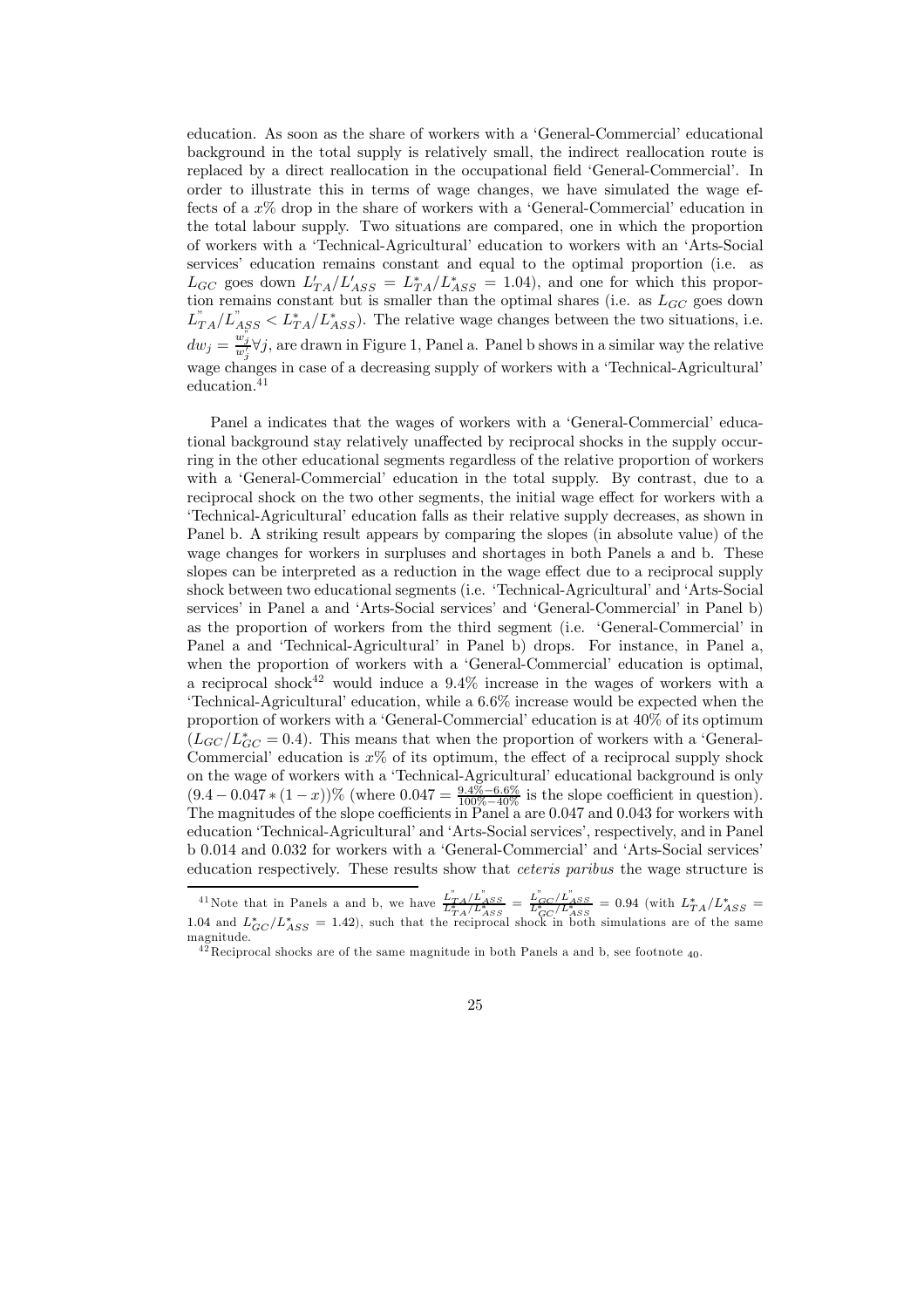relatively more altered by shortages of workers with a 'General-Commercial' education than by equivalent shortages of workers with a 'Technical-Agricultural' education. This resides in the fact that, as the proportion of workers with a 'General-Commercial' education decreases, the indirect reallocation route of firms in response to the reciprocal supply shock in the two other educational segments is progressively replaced by a direct reallocation in the occupation 'General-Commercial'.

#### $\overline{7}$ Conclusion

This paper emphasises the importance of horizontal flexibility of the labour market. The elasticity of substitution between the various types of workers, estimated in this paper, reveals the significative horizontal flexibility of workers with different educational specialisations at the same level of education. This result shows that in response to supply shocks, labour market adjustments occur between workers with different educational specialisations at the same level of education and occupation. The magnitude of the elasticity of substitution estimated in the paper lies in the range of estimations obtained in studies which focus on the substitution between workers with different levels of education.

We also distinguish direct and indirect routes of reallocation between workers with different vocational specialisations. This distinction reveals interesting patterns. In response to supply shocks, differences in wage adjustments and in reallocation are observed regarding both the fields of study and occupation. Graduates in 'General-Commercial' studies are shown to play an important role in the equilibrium between demand and supply for workers with other educational specialisations, as they allow for indirect reallocation. This means that their wages are relatively insensitive to supply shocks occurring in the other segments. Workers with a 'Technical-Agricultural' or 'Arts-Social services' educational specialisation, on the other hand, are relatively inflexible when supply shocks occur in the other educational segments. Consequently, their wages are affected significantly by imbalances in the two other segments. However, the relevance of the indirect reallocation route depends on the relative supply of workers with a 'General-Commercial' education. As soon as the share of workers with a 'General-Commercial' educational background in the total supply is relatively small, the indirect reallocation route in response to a reciprocal shock on the two other educational segments is progressively replaced by a direct reallocation in the occupational field 'General-Commercial'. As a consequence, the wage structure is altered and shown to be, *ceteris paribus*, relatively more altered than by equivelent shortages of workers with a 'Technical-Agricultural' education.

A general model including both vertical and horizontal, educational and occupational scales would be a natural continuation of the present paper. This model would provide more information on the relative importance of vertical adjustments compared to horizontal adjustments than the magnitude of the respective elasticities of substitution does.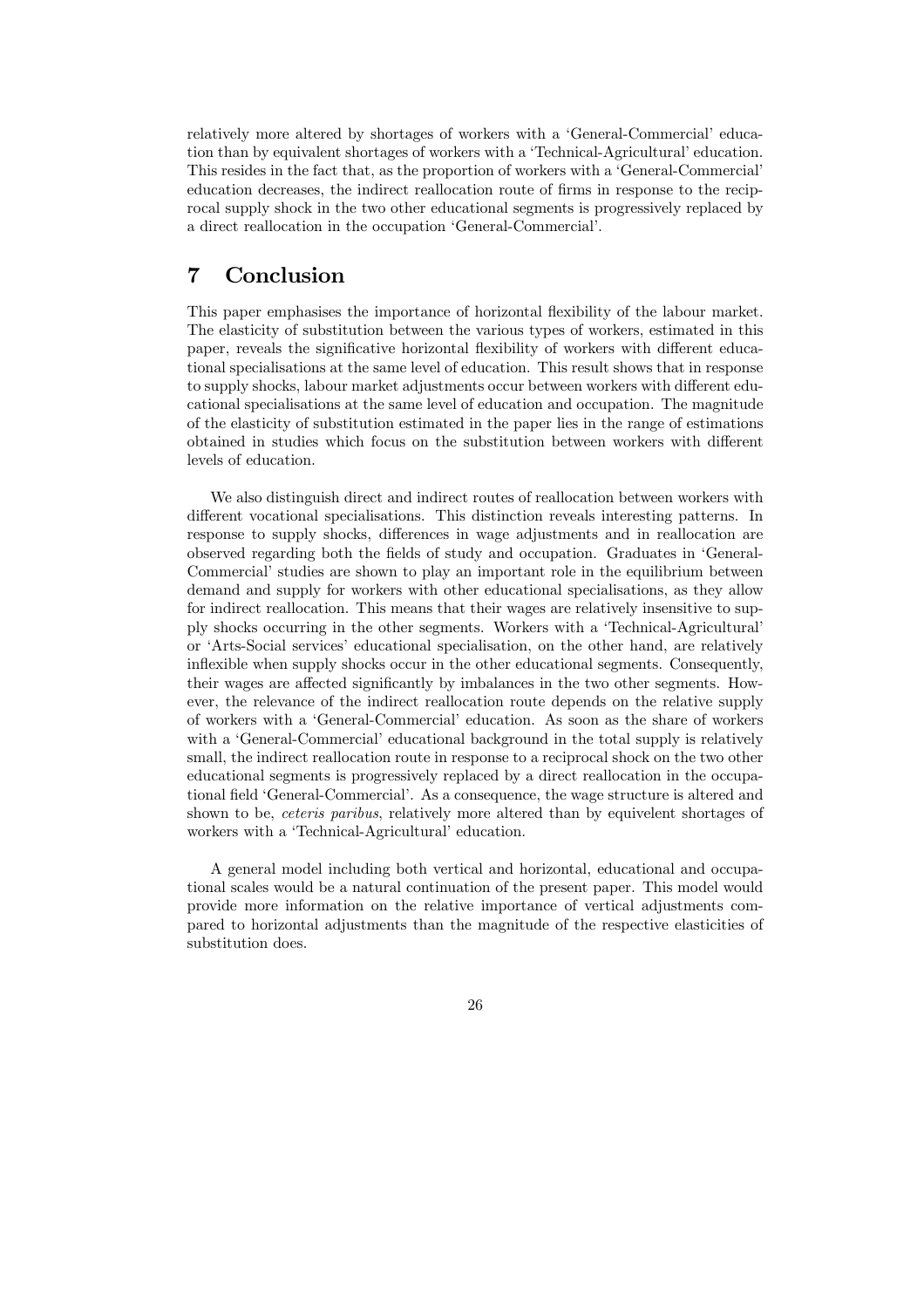## References

- BEHRMAN, J., AND N. BIRDSALL (1983): "The Quality of Schooling: Quantity Alone is Misleading," *American Economic Review*, vol. 73, pp. 928–46.
- BORGHANS, L., AND H. HELJKE (1998): "Flexibility and Structure of the Dutch Labour Market," in Towards a Transparent Labour Market for Educational Decisions, ed. by H. Heijke, and L. Borghans, pp. 119–50. Ashgate, Aldershot.
- BOUMAHDI, R., AND J. PLASSARD (1992): "Another Look on Earnings Functions: Testing for the Demand Side," *Economic Letters*, vol. 38, pp. 73-76.
- BOUND, J., AND G. JOHNSON (1992): "Changes in the Structure of Wages During the 1980's: An Evaluation of Alternative Explanations," American Economic Review, vol. 82, pp. 371-92.
- BROER, D., AND W. JANSEN (1989): "Employment, Schooling and Productivity Growth," *De Economist*, vol. 137(4), pp. 425-53.
- CLARK, K., AND D. LESLIE (1994): "Labour Quality and Aggregate Real-Wage Dynamics," Applied Economics, vol. 26, pp. 865–75.
- DOLTON, P., AND G. MAKEPEACE (1990): "The Earnings of Economics Graduates," Economic Journal, vol. 100, pp. 237-50.
- DUPUY, A., AND L. BORGHANS (2000): "Firms' Responses in Recruitment to Labour Shortages and Surpluses," Forthcoming.
- DUPUY, A., AND A. GRIP (DE) (2001): "Earnings Functions and Fields of Study: Testing for the Demand Side," Forthcoming.
- GRANT, J. (1979): "Labor Substitution in U.S. Manufacturing," Ph.D. thesis, Michigan State University.
- GRIFFIN, P., AND A. COX-EDWARDS (1993): "Rates of Return to Education in Brazil: Do Labour Market Conditions Matter?," Economics of Education Review, vol. 12(3), pp. 245-55.
- GRUBB, W. (1992): "The Economic Returns to Baccalaureate Degrees: New Evidence from the Class of 1972," Review of Higher Education, vol. 15, pp. 213-32.
	- (1995): "The Economic Returns to Bacalaureate Degrees: Corrections.," Review of Higher Education, vol. 18, pp. 483–90.
- (1997): "The Returns to Education in the Sub-Bacalaureate Labour Market, 1984-1990," Economics of Education Review, vol. 16(3), pp. 231-45.
- HAMERMESH, D. (1986): "The Demand for Labor in the Long Run," in Handbook of Labor Economics, ed. by O. Ashenfelter, and R. Layard, pp. 429–71. North-Holland, Amsterdam.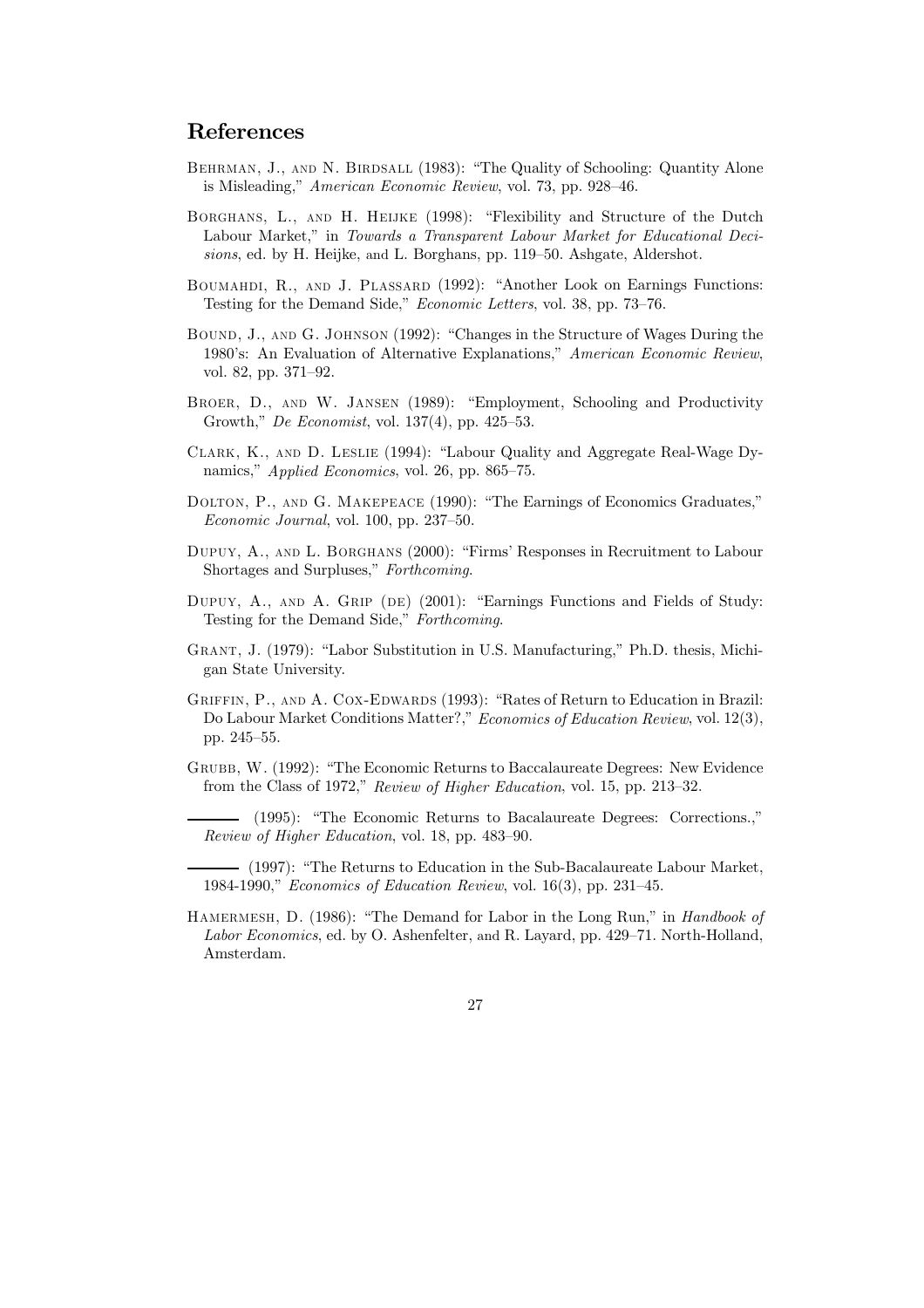- (1993): Labor Demand. Princeton University Press, Princeton, New Jersey.

- HAMERMESH, D., AND J. GRANT (1979): "Econometric Studies of Labor-Labor Substitution and their Implications for Policy," Journal of Human Resources, vol.  $XIV(4)$ , pp. 518-42.
- HARTOG, J. (1985): "Earnings Function: Testing the Demand Side," *Economic Letters*, vol. 19, pp.  $281-85$ .

- (1992): *Capabilities, Allocation and Earnings*. Kluwer Academic Publishers, Boston.

- HARTOG, J., AND H. OOSTERBEEK (1988): "Education, Allocation and Earnings in the Netherlands: Overschooling?," *Economics of Education Review*, vol.  $7(2)$ , pp. 185-94.
- HARTOG, J., AND M. TSANG (1987): "Estimating, Testing and Applying a Comparative Advantage Earnings Function for the U.S. 1969 - 1973 - 1977," Research Memorandum No. 8709, University of Amsterdam.
- HEBBINK, G. (1990): "The Elasticity of Substitution Between Lower Educated Labour and Other Factors of Production in the Netherlands," Research Memorandum No. 9005/G. Erasmus University of Rotterdam.
- HEIJKE, H., AND L. BORGHANS (1998): Towards a Transparent Labour Market for *Educational Decisions.* Ashgate Publishing Ltd, Aldershot.
- JAMES, E., N. ALSALAM, J. CONATY, AND D. TO (1989): "College Quality and Future Earnings: Where Should You Send Your Child to College?," American Economic Review, vol. 79, pp. 247-52.
- JOHNSON, G. (1970): "The Demand for Labor by Educational Category," Southern Economic Journal, vol. 37, pp. 190-204.
- JOHNSON, G., AND F. STAFFORD (1974): "The Earnings and Promotion of Women Faculty," American Economic Review, vol. 64(6), pp. 888-903.
- JUDGE, G., W. GRIFFITHS, AND R. HILL (1985): The Theory and Practice of Econometrics, Second Edition. Wiley International Editions, Series in Probability and Mathematical Statistics, New York.
- MACDONALD, G. (1982): "A Market Equilibrium Theory of Job Assignment and Sequential Accumulation of Information," American Economic Review, vol. 72(5), pp. 1038-55.
- MINCER, J. (1993): Studies in Human Capital. Edward Elgar Publishing Limited, Aldershot.
- OECD (1996): Education at a Glance: OECD Indicators. OECD publications, Paris.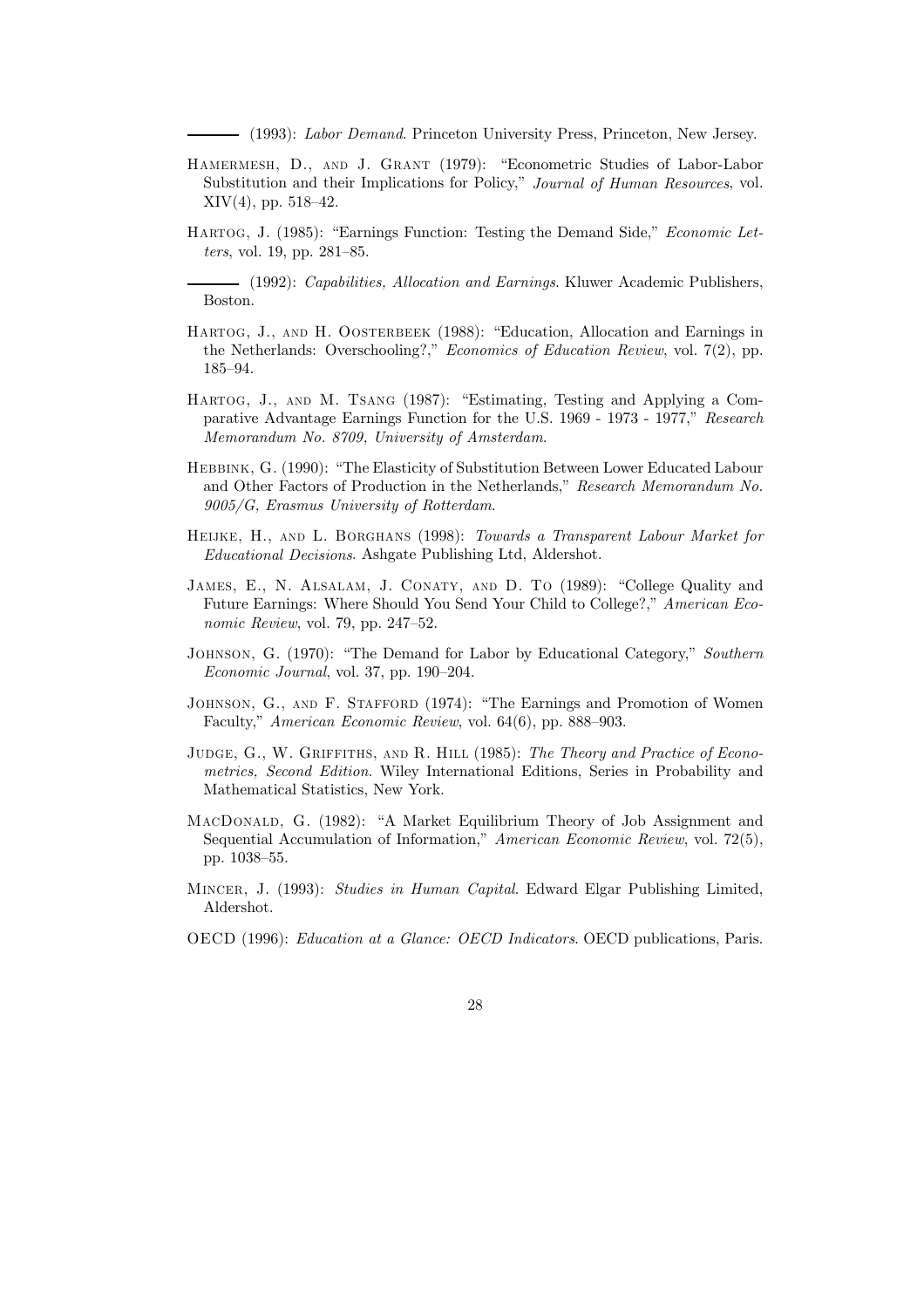- RENYI, A. (1961): "On Measures of Entropy and Information," Proceedings 4th Berkley Symposium on Mathematical Statistics and Probability, vol. 1, pp. 547–61.
- ROSEN, S. (1978): "Substitution and the Division of Labor," Economica, vol. 45, pp.  $235 - 50.$
- Roy, A. (1951): "Some Thoughts on the Distribution of Earnings," Oxford Economic Papers, vol. 3, pp. 135-46.
- RUMBERGER, R., AND S. THOMAS (1993): "The Economic Returns to College Major, Quality and Performance: A Multilevel Analysis of Recent Graduates," Economics of Education Review, vol. 12, pp. 1-19.
- SATO, K. (1967): "A Two-Level CES Production Function," Review of Economic *Studies*, vol. 34, pp. 201–18.
- SATTINGER, M. (1980): Capital and the Distribution of Labor Earnings. North-Holland, Amsterdam.
- TEULINGS, C. (1995): "A Generalized Assignment Model of Workers to Jobs for the U.S. Economy," Discussion Paper No. TI 95-67, Tinbergen Institute.
- TEULINGS, C., AND J. HARTOG (1998): Corporatism or Competition? Cambridge University Press, Cambridge.
- TINBERGEN, J. (1956): "On the Theory of Income Distribution," Weltwirtschaftliches Archiv, vol. 77, pp. 156-75.

- (1975): Income Distribution: Analysis and Policies. North-Holland, Amsterdam.

- TSANG, M. (1987): "The Impact of Underutilisation of Education on Productivity: A Case Study of the U.S. Bell Companies," Economics of Education Review, vol.  $6(2)$ , pp. 239-54.
- VERDUGO, R., AND J. SCHNEIDER (1994): "Gender Inequality in Female-Dominated Occupations: The Earnings of Male and Female Teachers," Economics of Education *Review*, vol. 13(3), pp. 251–64.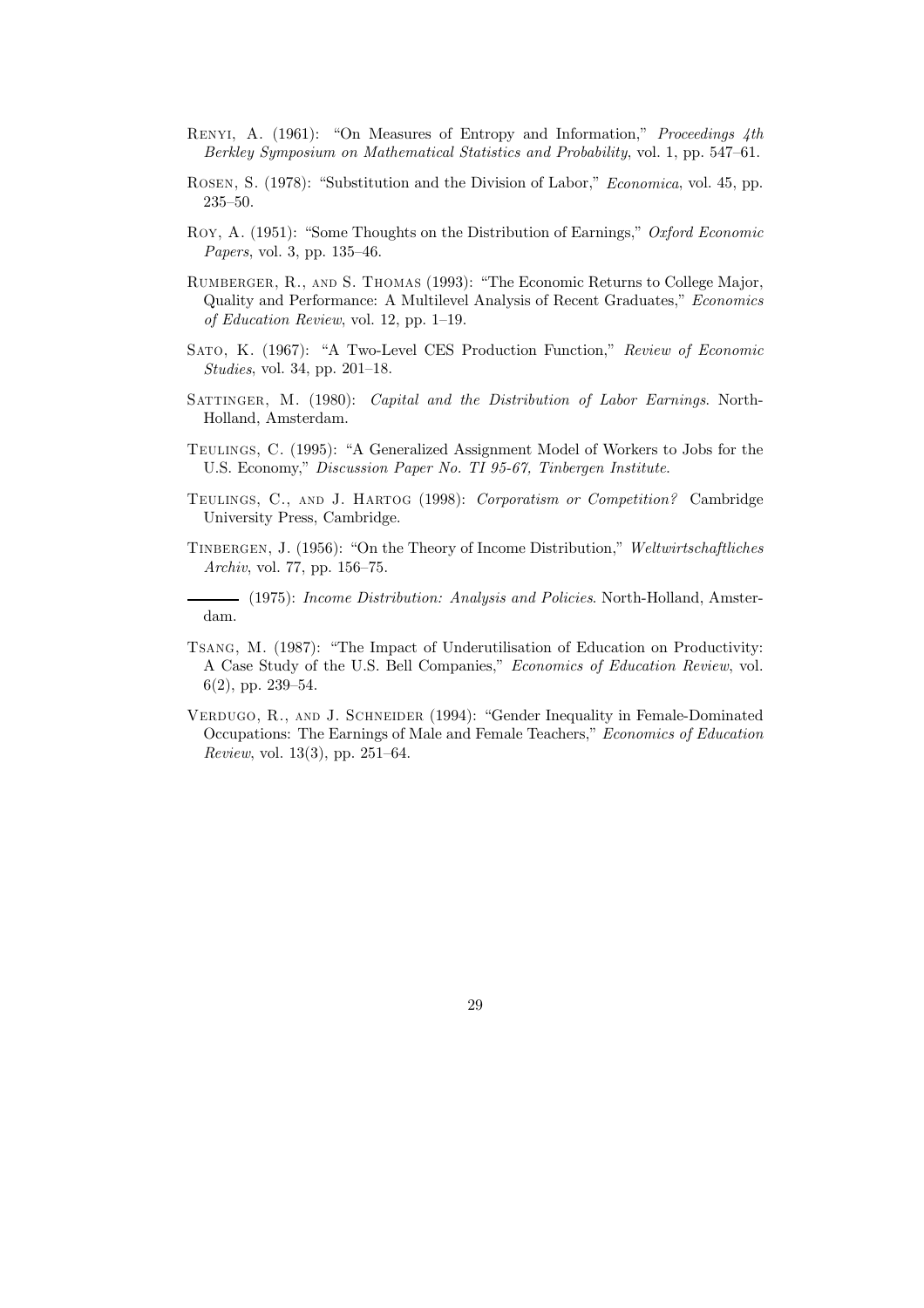## Appendix A: Homogeneity restrictions

Note that treating graduates from different educational specialisations as homogenous (allocation model applied on levels only) is equivalent to using a linear or CES production function within each of the cross-level of education and occupation of the form:

$$
H_t = \sum_i H_{it} = \sum_i \sum_j L_{ijt}
$$
  
= 
$$
\sum_i \sum_j b_{ij} L_{ijt}
$$
 linear function  
= 
$$
\sum_i \left( \sum_j a_{ij} L_{ijt}^{\beta} \right)^{1/\beta}
$$
CES function

with the following restrictions: linear production function with (1):  $b_{ij} = 1 \ \forall i, j$  and CES production function with (1):  $a_{ij} = 1 \forall i, j$  and (2):  $\beta = 1$ .

## Appendix B: Educational and occupational levels

The levels of education attained and required levels of education are graded in 4 groups:

- 1 = elementary school SOI (0, 1 and 2) or ISCED<sup>43</sup> (0, 1)
- $2 =$  lower vocational SOI (3) or ISCED (2)
- $3 =$  intermediate vocational SOI (4) or ISCED (3)
- $4 =$  higher vocational and university SOI (5, 6 and 7) or ISCED (6, 7)

and the corresponding job levels (i.e. required level of education):

- $1 =$  elementary jobs SBC'92 (1)
- $2 =$ lower jobs SBC'92 (2, 3)
- $3 =$  intermediate jobs SBC'92 (4, 5)
- $4 =$  higher jobs SBC '92 (6, 7, 8 and 9)

where figures between brackets refer to the first digit of the SOI and SBC'92 codes.

## Appendix C: Hamermesh's restrictions

Hamermesh (1993, p72), notes that, in the multifactor case, the relative factordemand method should not be used to estimate  $\sigma$  directly unless one imposes the restrictions that factor demand be homogenous of degree zero in all factor prices.

 $43$  The ISCED classification (International Standard Classification of EDucation) distinguishes seven levels. This classification is usually used by the Center of Education Research and Innovation to produce OECD indicators of education systems (see OECD 1996).

<sup>30</sup>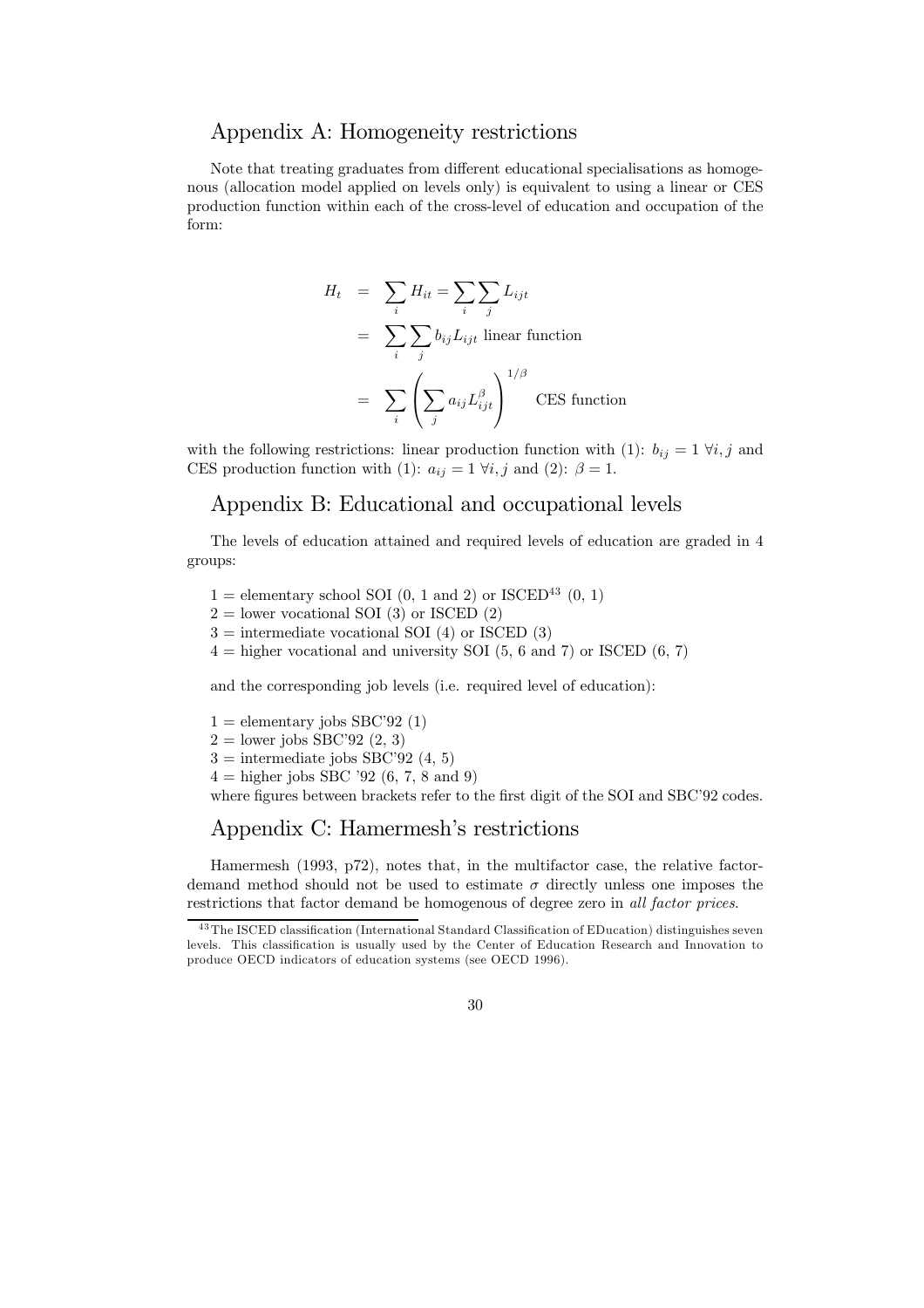A function  $f(x_1,...,x_n)$  is called homogenous of degree zero if and only if it satisfies the following condition:

$$
f(cX) = f(cx_1, ..., cx_n) = f(x_1, ..., x_n) = f(X) \,\forall c \in \mathbb{R}^*
$$

Consider equation  $(8)$  of section 6 in a particular time period. Here we have:

$$
\langle s^{gk} \rangle_{\langle i j \rangle} = \sigma \left[ \ln a_{ij} - \ln a_{gk} + \ln w_k - \ln w_j + \ln PC_i(w) - \ln PC_g(w) \right] + \varepsilon_{\langle i j \rangle} \tag{eq 8}
$$

*l* is a function of  $\langle w_1, ..., w_n \rangle$  of the form:

$$
l(w_1, ..., w_n) = \sigma[\ln a_{ij} - \ln a_{gk} + \ln w_k - \ln w_j + \ln PC_i(w_1, ..., w_n) - \ln PC_g(w_1, ..., w_n)]
$$
  

$$
\forall i, g, j, k \in \{1, ..., n\}
$$

Multiplying all inputs (factor prices) by a constant  $c \in \mathbb{R}^*$  gives:

$$
l(cw_1, ..., cw_n) = \sigma[\ln a_{ij} - \ln a_{gk} + \ln c \times w_k - \ln c \times w_j + \ln PC_i(cw_1, ..., cw_n) - \ln PC_g(cw_1, ..., cw_n)]
$$

 $% \left\vert \mathcal{L}_{\mathcal{A}}\right\vert$  where

$$
\ln PC_i(cw_1, ..., cw_n) = \ln \left( \sum_j a_{ij}^{\sigma} \cdot c^{1-\sigma} w_j^{1-\sigma} \right)^{1/(1-\sigma)}
$$
  
=  $\ln c + \ln PC_i(w_1, ..., w_n)$ 

Hence:

$$
l(cw_1, ..., cw_n) = \sigma[\ln a_j - \ln a_k + (\ln w_k + \ln c) - (\ln c + \ln w_j)
$$
  
+ 
$$
(\ln PC_i(w_1, ..., w_n) + \ln c) - (\ln c + \ln PC_g(w_1, ..., w_n))]
$$
  

$$
\forall i, g, j, k \in \{1, ..., n\} \text{ and } c \in \mathbb{R}^*
$$
  

$$
l(cw_1, ..., cw_n) = l(w_1, ..., w_n)
$$
  

$$
\forall i, g, j, k \in \{1, ..., n\} \text{ and } c \in \mathbb{R}^*
$$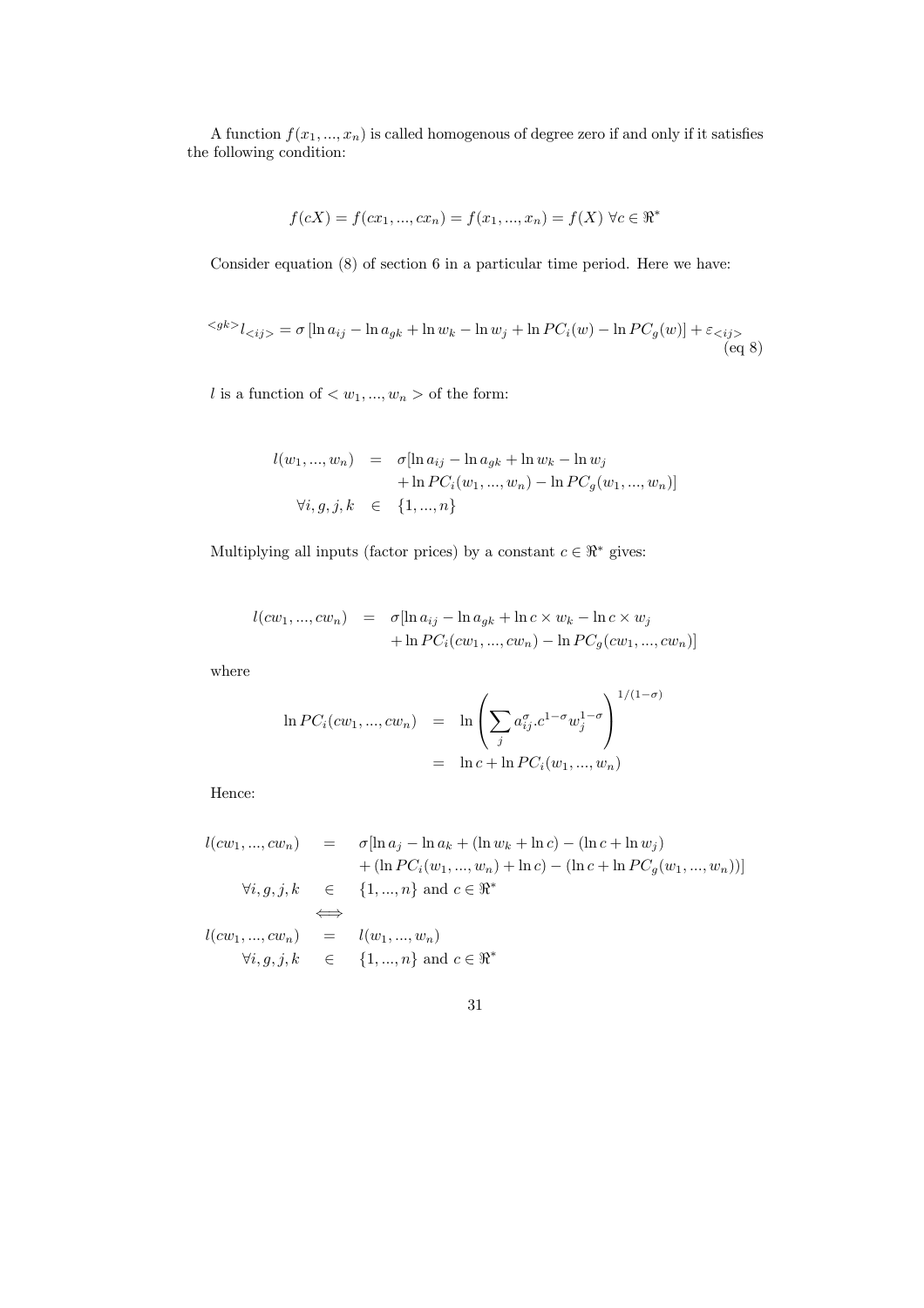Factor demand, as measured in equation  $(8)$ , is homogenous of degree zero in all factor prices.

# Appendix D: Estimated short and long run demand

The estimated supply structure and elasticity of substitution gives the long run allocation matrix to which the short run allocation matrix in 1994, 1995 and 1996 are compared. Table 10 shows the relative shock in the composition of labour supply between the long run demand for workers by educational fields and the estimated short run demand. The last row of each allocation matrix contains wages by educational specialisation.